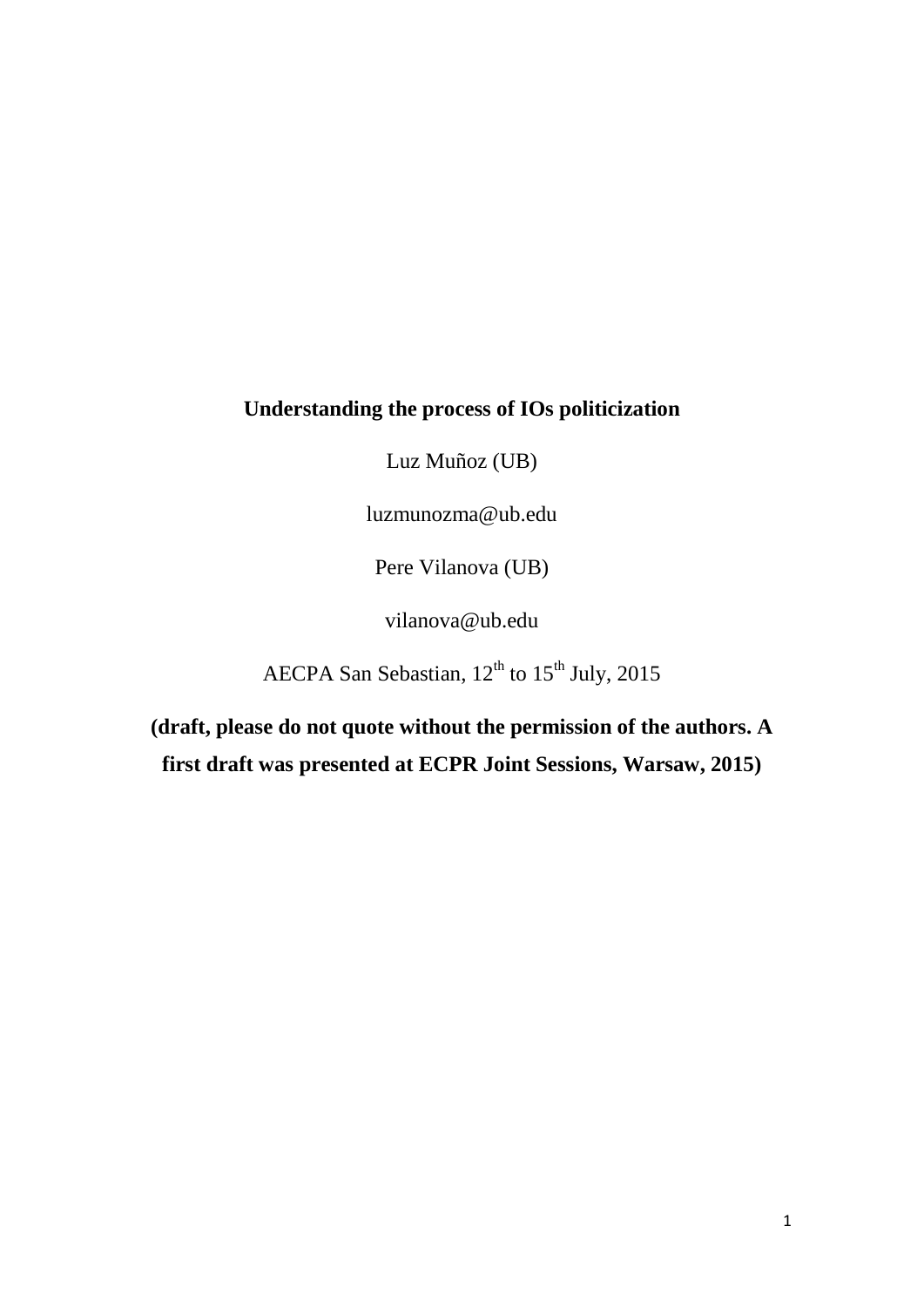## **Introduction**

One of the major issues concerning the functioning of the World Political System (WPS) is how International Organizations (IOs) interact with other policy actors, and how this interaction leads to more politicization at the transnational sphere. Recent social mobilization such as Occupy Wall Street in 2011 or, one decade before, the mobilization the Battle of Seattle (1999) against the policies enforced by the International Monetary Fund (IMF) or World Trade Organization  $(WTO)^1$  $(WTO)^1$  have globally spread showing an increasing social scrutiny of IOs' policy decisions and its direct effects on citizens' daily life. As several authors have demonstrate, this trend is not new, international mobilization against slavery in the XIX Century and other international human rights campaigns are good examples of previous politicization at the transnational sphere (Keck and Sickink, 1998). Even though, there is no consensus about what politicization exactly means, which are its attributes and how it occurs. Our aim is to contribute to this debate by discussing the meaning of politicization. To do that we explain why we think that politicization must be analyzed as a process; and how this process is prompted by social mobilization and the visibility of the issue at stake. We expect this conceptualization would be useful to analyze different cases of politicization of IO's around issues like the state and peace building among others.

There is an increasing consciousness between citizens that international authority can deter or influence the final national policy decisions about commerce, ecology, rights, education, retirement and so on, even in the absence of a world government. In this regard, previous research on globalization, for example, suggests that the politicization of the international sphere is related to alterations in the distribution of power associated to structural changes such as global international trade, the transnational flow of goods, services, communication or people, which have a direct impact in the distribution of life chances all over the globe (Beck, 1997). Based on everyday life experiences, such as changes in consumption habits (online shop) or international mobility to work or study, or even the consciousness of more dramatic events such as terrorism attacks related to international conflicts or immigrants' dead in the Mediterranean, national citizens are

<span id="page-1-0"></span><sup>&</sup>lt;sup>1</sup> These mobilizations had an outstanding impact worldwide given the genuinly transnational nature of the movement, both on the basis of the target they pointed as the enemy (global capitalisme and its destructive policies), and the "global civil society" aspiration of the movement itself.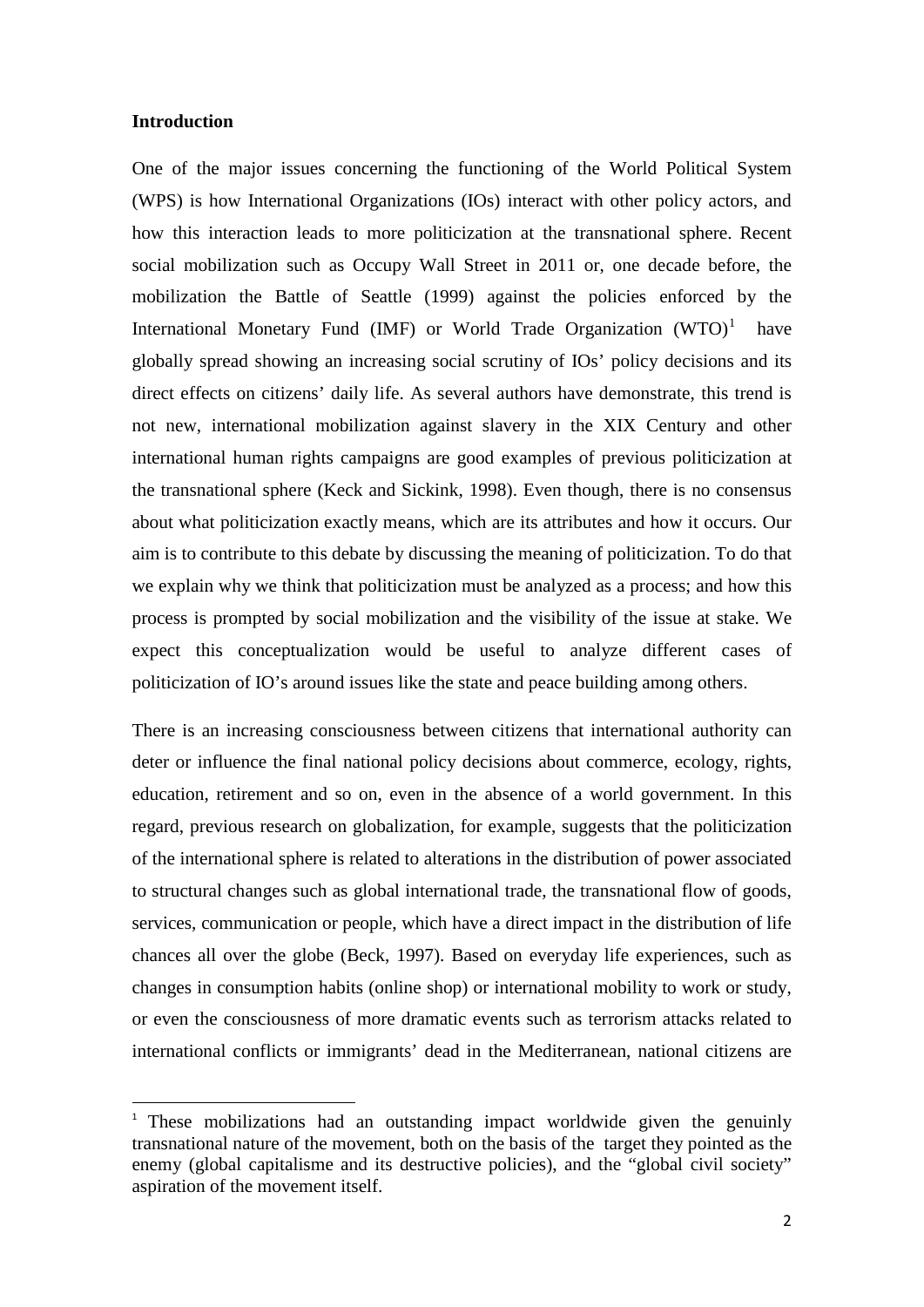acquiring also consciousness of being a transnational community (Held, 1995; Ecker-Ehrhardt, 2012). In other words, at the same time national governments delegate responsibilities to IOs in terms of i.e. trade regulation, environment or citizens' security; individuals are also getting conscience of being affected by policy decisions taken beyond national borders.

Also international relations theory has developed and explanation about how nationstate society become vulnerable to the cost imposed by globalization, identifying at least three trends that transform the power distribution. First, national governments interdependence: states recognize they cannot regulate or solve problems that are beyond their national borders and delegate responsibility to IOs (Keohane and Nye, 1997). Second: in part as a consequence of the first, the emergence of transnational social mobilization through different strategies and different type of collective actions, as well as of a global public opinion. Third: changes in the distribution of power across venues (IOs and other international institutions), pushing to the creation of mechanisms and political organization that provide a framework of interaction -exchange of ideas and solutions-; regulation and law enforcement (Zürn, 2004; Tallberg et al 2013).

But we know less about how to explain the differences in the way different IOs get politicized, as we said before in this paper we suggest that politicization must be understood as a process. We think this process is driven by three main variables, which interact and influence mutually: 1) the way power is distributed in the international arena through different dimensions of order and disorder. The particular characteristics of the WPS affect the politicization of the international sphere, and at the same time the politicization of IOs. We understand IOs as a part of this structure of order and disorder, having their own institutional setting. 2) The mobilization civil society organization and other transnational actors around a particular issue. They participate actively in the process of politicization of the international arena, pressing to enter issues in to the agenda and to push particular views and conceptions about the dimension and the interpretation of specific issues. 3) The issue itself and the attention it raises. Following the agenda setting approach, we stand that not all issues get politicized simultaneously because there is a problem scarcity of attention both within IOs and also within other transnational actors own agenda. We suggest that the visibility of and issue and the previous existence of an international regime about the topic (such as international development and foreign aid) facilitates the process of politicization, while there are

3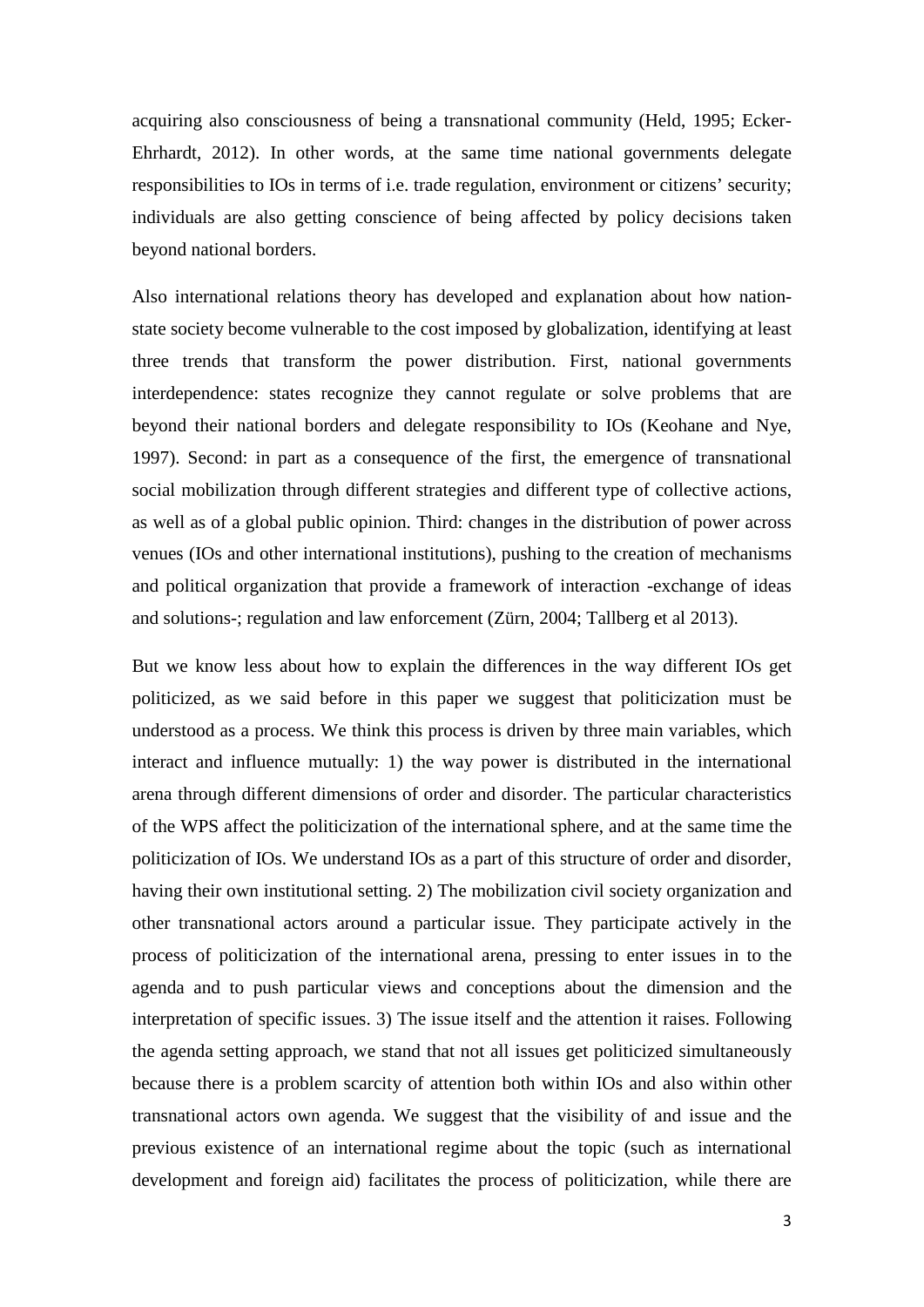other issues that never get attention and thus their politicization is controlled by the agenda setter.

From here, the paper is organized in three sections. The first is devoted to review previous research on IOs' politicization and its main contributions. Building on it, the second section is devoted to conceptualize politicization as a process and to explain which variables intervene in this process. Finally, the last section there are some concluding remarks and lines for future research.

# **1. Politicization of the international arena: transnational activism and global governance**

From different disciplines and research fields, several authors stand that during the last century there is a growing politicization of the international sphere. Not only the European Union (EU) (Hugh and Marks, 2009) but also other international institutions such as the WTO, IFM and several agencies of United Nations (UN) are in the focus of international debates because of their policy decisions and performance, involving the general public and transnational actors (Tarrow, 2005; Zürn et al, 2007; Hanegraaff et al, 2011; Rixen and Zangl, 2012). At the same time, the interaction between IOs and transnational actors, such as civil society organizations, has been also analyzed from different approaches. The collective action approaches –those centered on transnational activism and global civil society- emphasize the rising social mobilization around global problems, pointing IOs and governments as main responsible to solve those issues and by this mean recognizing them the authority to do it. Transnational activism is an indicator of politicization of the international sphere in general, and in particular of IOs, constituting a third force that express the willingness to contest power distribution and decision making at the international arena (Florinni, 2000).

Transnational activism is directed mainly to IOs since they are institutionalized and visible venues of policy decisions. Also networks of transnational actors (involving academic, experts, civil society organizations as well as sympathetic governments) interact with IOs seeking to have a voice in setting the agenda and to pursue their policy goals; promoting change at national level thanks to international pressure (Tarrow, 2005; Joachim, 2007). These coalitional actors are also known as Transnational Networks of Activism (TANs), though it is important to distinguish them from particular transnational actors such as individual corporations or well-known NGOs, for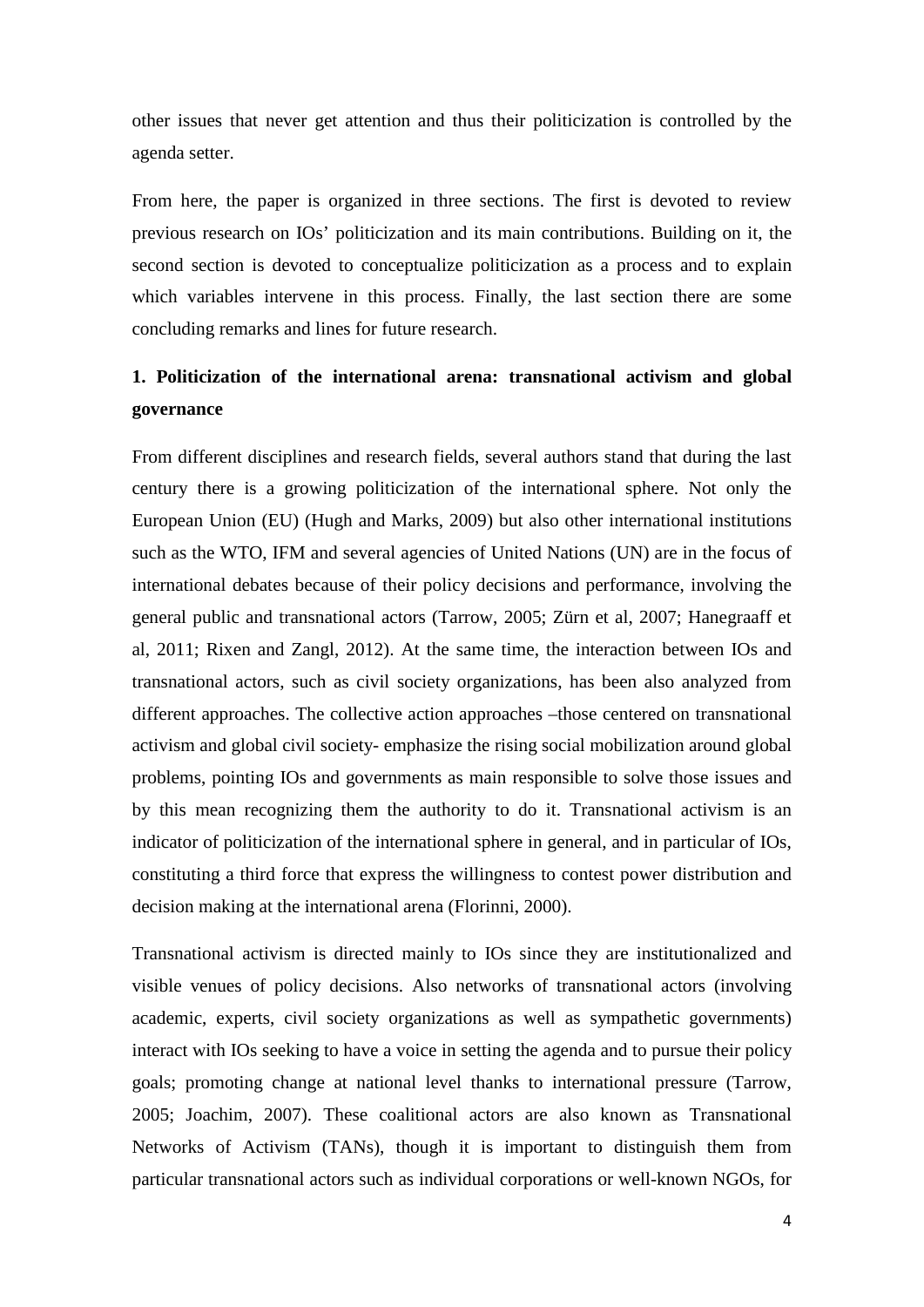example Oxfam International, Medicins Sans Frontières or Transparency International (Keck and Sikkink, 1998).

By other hand, the analysis of global civil society similarly explains why concerns about legitimacy and democratization lead IOs to interact and open to transnational actors. Civil society organizations are considered to be a vehicle of healthy democracy since they play a fundamental role in making authorities responsible to voters and supervising their practices and decisions, monitoring government activities at national but also at global level (Held, 1995; Foley and Edwards, 1996; Encarnacion, 2002; Kane, 2001; Kaldor, 2002). Global civil society sees public problems as global and recognizes the importance of international institutions to solve them (Held, 1995; Anheier et al., 2002). Though recently, more empirical driven research has shown that global society is not equally distributed worldwide and that it also forms international elite mostly concentrated in western democratic countries, since global civil society needs material resources and favorable political conditions to develop and consolidate as an important political power (Anderson, 2000; Tarrow, 2005; Ecker-Ehrhardt, 2012).

On the other hand, international relations research has also analyzed the emergence of a growing system of global governance and interdependence. This has transformed the international systems from a realm of states and unequal struggle for power to a system of interdependence and interaction with new transnational actors, which are mobilized to influence international policies (Kehohane and Nye, 1997; Florini, 2000). Global governance has being depicted in functional and moral terms, for example, Mattias Ecker-Ehrhardt (2012) identifies two logics: 1) the logic of functional interdependence and 2) the logic of normative interdependence. The first one arises from the awareness and perceptions that problems that before were considered as mainly local or national have a transnational or global dimension, such as climate change, poverty, war or immigration. The second one comes from universalism and transnational responsibilities. In other words, interdependence and global governance goes hand by hand due to increasing vulnerability caused by the process of globalization (Beck, 1997). Also, a significant part of authority is now translated or delegated to international institutions because they are the main channels to solve problems derived from interdependence and because there is the perception that the nation state alone is inefficient to solve those vulnerabilities Ecker-Ehrhardt (2012).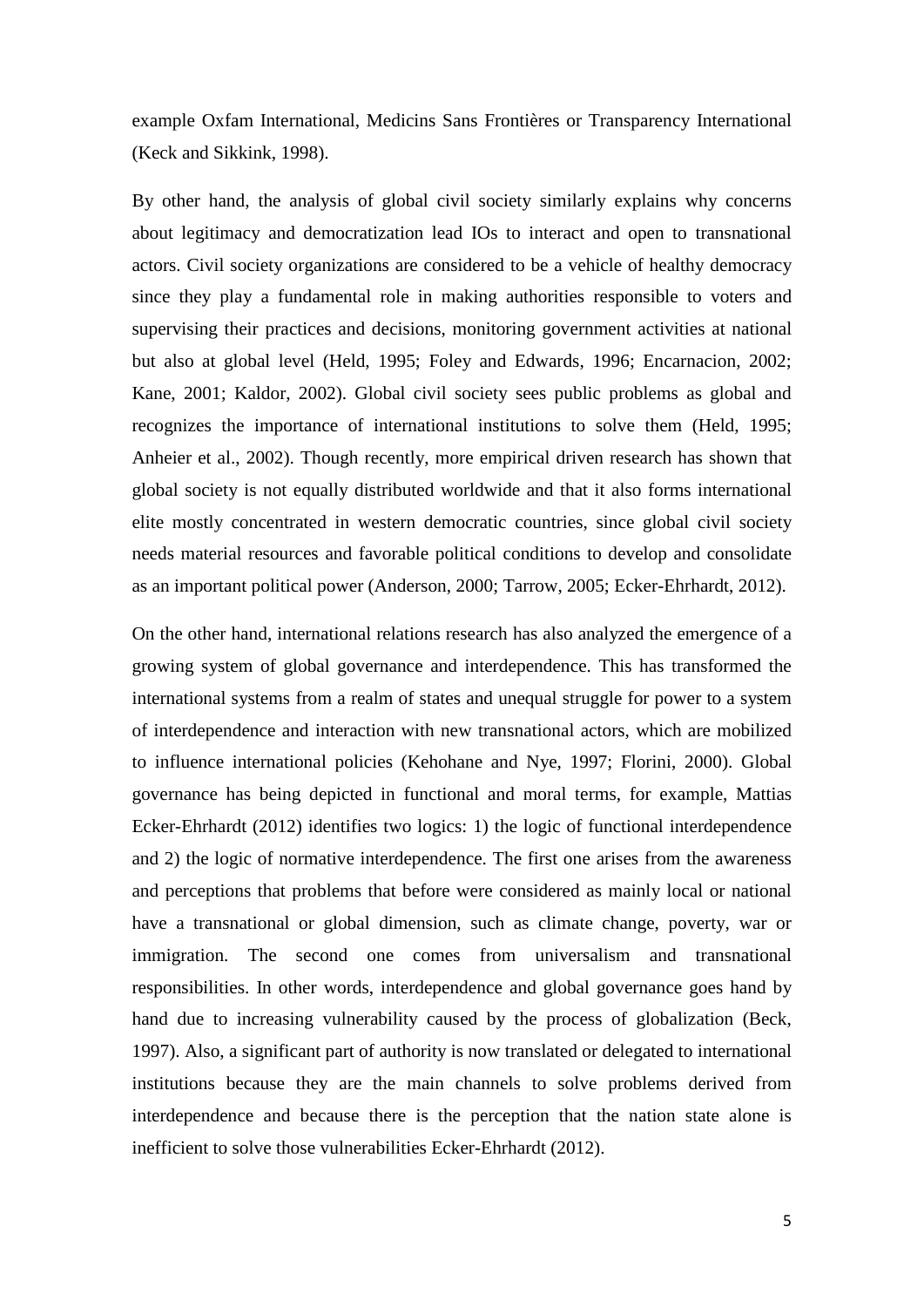In relation to democratization and legitimation concerns, analysis about global governance have also focused on how international institutions are compelled to interact with other international actors -individual NGOs and experts, or TNAs- to legitimate their policy actions.

Some scholars suggest that the concern about legitimation lead IOs to integrate transnational actors in one or several stages of the policy process. This can happen during the implementation phase, and in few cases in the decision making process (Tallberg et al, 2011). Specific case studies, for example the participation of private actors in the Ministerial Conference of the WTO or the degree of success of NGOs to influence specific policies, also illustrate this trend (Dür and De Bièvre, 2007; Hanegraaff et al, 2011). One of the examples of the successful politicization of IO by transnational actors is the process that leads to the ban of landmines with the Otawwa Treaty in 1999 (Mine Ban Treaty) (Anderson, 2000). In particular, the analysis of the opening up of IOs by Tallberg et al (2011) has demonstrated that only few IOs integrate transnational actors in the policy decision stage but also that the increasing open up IOs is explained by the states willingness to give them access and to a less extent to the civil society mobilization.

Other authors have focused on key concepts such as authority to explain IOs' politicization. Zürn et al (2012) argue that there is an empirical trend towards politicization of international Institutions linked to the rising authority of international institutions. They suggest that there is a nexus between IOs politicization and the rise of IOs' international authority measured in terms of their policy functions as rule definition (regulation mandate); monitoring of national governments decisions; interpretation and enforcement. There is evidence that IOs with high level of authority (they can regulate, supervise and enforce international decisions trough a treaty for example) are more contested by citizens, here the main examples would be the World Bank, the IMF or the WTO. Building on these contributions, in the following section we define what we understand by IOs politicization and which variables intervene in this process.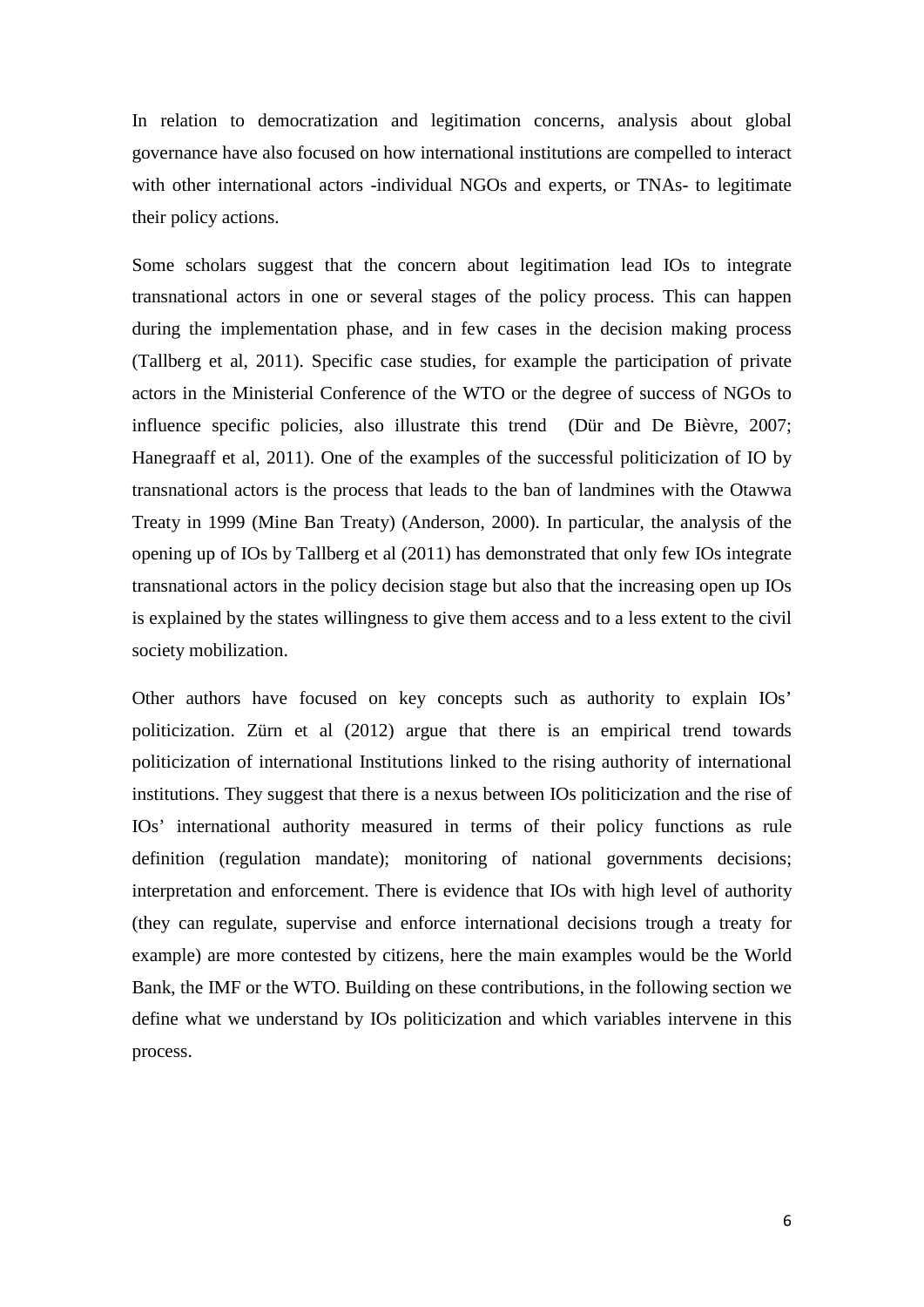#### **2. Understanding IO's politicization**

As we said in the introduction, our aim is to contribute to analyze the meaning of politicization, and apply this conceptualization to the international arena, particularly to IOs. In order to develop our argument we must be able to provide a certain amount of previous definitions, among which *politics* and other concepts such as *international regime* related to the international system. This is important since in the field of social sciences, where many words are very often submitted to a "polysemic" nature, the final meaning depending of the context in which they are used.

As for politics, it can be defined as the competition for power or influence among actors, within institutions, structures, norms and processes. These processes can go through the parameters of conflict, negotiation, transaction or sharing (to some extent) a common agenda. These processes can be formalized (for instance under the rule of law in a given state political system), or could be only partly formalized but mostly submitted to more functional criteria, thus the importance of having an operational concept of international regime on hand.

Politicization can be approached under a narrow perspective according to which actors operate in order to bring their interests (on a specific issue or set of issues)<sup>[2](#page-6-0)</sup> into the agenda for a better achievement of their programs. Under this perspective the process will advance through the principles of negotiation, transaction versus confrontation, lose-lose game approach, etc. But this definition can be nuanced from an additional functional perspective, when some issues suffer from some sort of intentional deviation of the formal agenda, in order to get more "political advantages" in terms of power competition in a larger sense. Alexander (2014) points out the case through some sensitive, transnational problems, each of one would deserve a full cooperation through actors in order for an objectively needed solution. Out of the five examples he gives some may evolve into some sort of "regime" in the broader sense of the concept that illustrate his argument. Two are especially relevant: how to face the Ebola disease outbreak, and how to confront Islamism radicalization, in particular the so-called last version of Jihadism (Daesh, terrorist attacks in France, Belgium or Denmark, etc) and the complex policies to face it domestically and at large simultaneously. We have to

<span id="page-6-0"></span><sup>&</sup>lt;sup>2</sup> We do not enter here into the challenge of providing an objective definition of "Rational Choice" as the basis of the decision Making Process of an actor.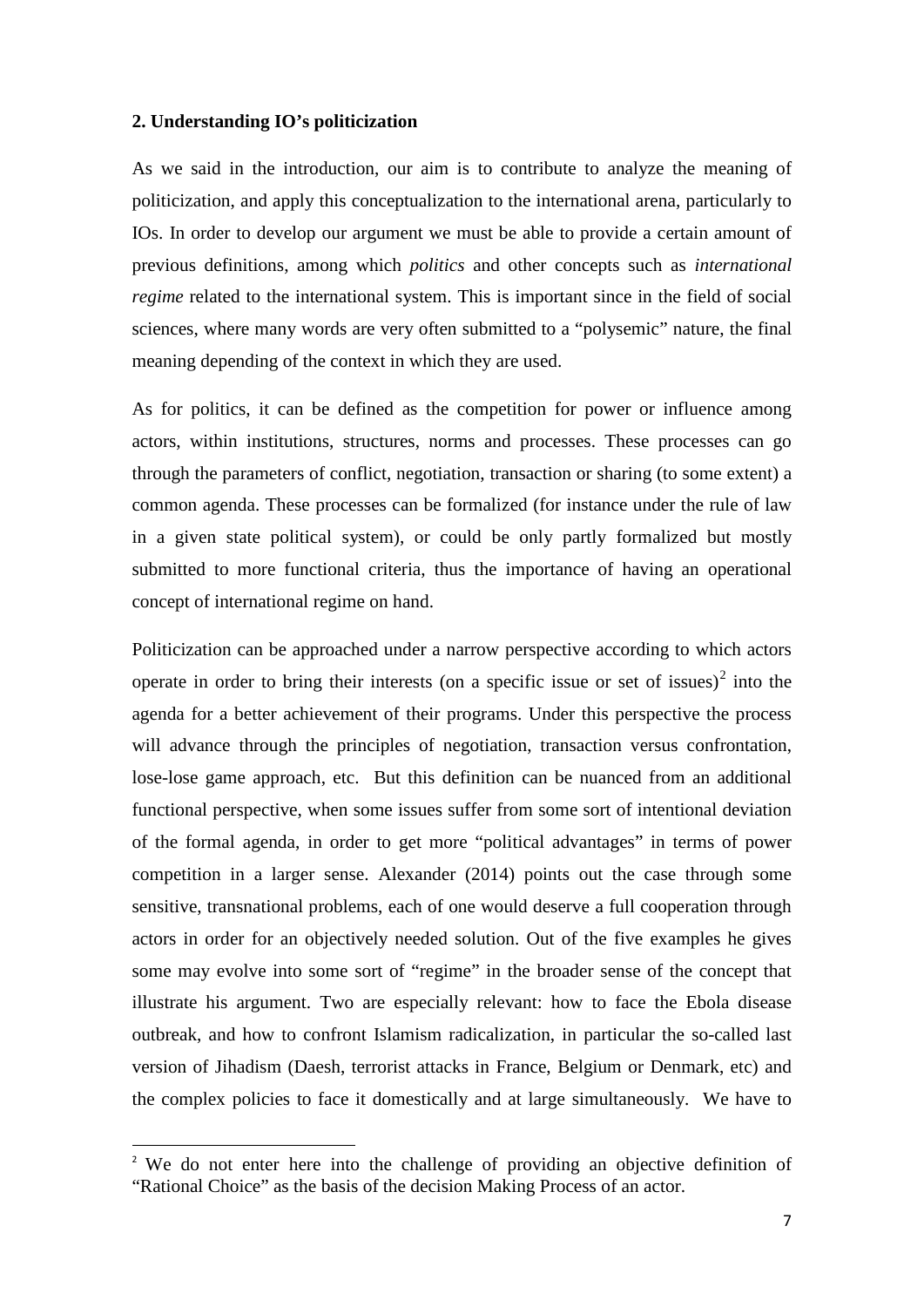consider that in politics as a competition of interests every action of all actors is mutually reinforcing (the competition, not necessarily the common agenda), and can usually become a non-cooperative one. The two quoted examples show the partisan or "politician" takeover of the policy process, or the intention to do so, for which the use of media, transnational and national networks, lobbies, will be used, contributing to a greater confusion of public opinion both domestic and at a transnational scale. At the same time, both examples shows how has been reversed the absence of politicization involving the general public in international politics, a commonly fact until the late  $20<sup>th</sup>$ Century.

Rixen and Zangl (2013) argue a nuanced different position. Not all politics may be politicized, in the sense that many political decisions are made behind scenes by rulers and without being reported to or discussed by the public. In other words, politicization also refers to the act of naming something as political including the controversies surrounding the acceptance of this naming (problem definition or frame) and also the degree of openness to action of an specific political arena. In our case, this arena is formed by IOs, since they are one of the most visible actors in international politics. Nonetheless, we think politicization is not only naming something as political but politicization implies a process defined by the conjugation of opposing demands or visions about the problem, increasing visibility of the issue and thus more attention from different actors on it would lead to politicization.

Accordingly, politicization has to do with the scope of conflict around an issue. Following Schattschneider (1960), politicization can be depicted as the expansion of conflict and competition between actors around a relatively locked issue, opening it to controversy and discussions in favor or against. Most of the time, this expansion arrives to the public sphere generating a public opinion on it, and social mobilization. The social mobilization of transnational actors, especially of NGOs with capacity to spread concern about an issue, is crucial in the process of IOs' politicization. Social mobilization is one of the main driving mechanisms of conflict (contestation) but also consent (mutual partnership) of the general public opinion with IO binding decisions and recommendations to their members. In sum we define politicization of IOs as a process in which confrontation about a particular issue leads to the expansion of conflict to different venues and to the social mobilization of different international actors. Our definition is in line with De Wilde' framework (2011) to analyze the process of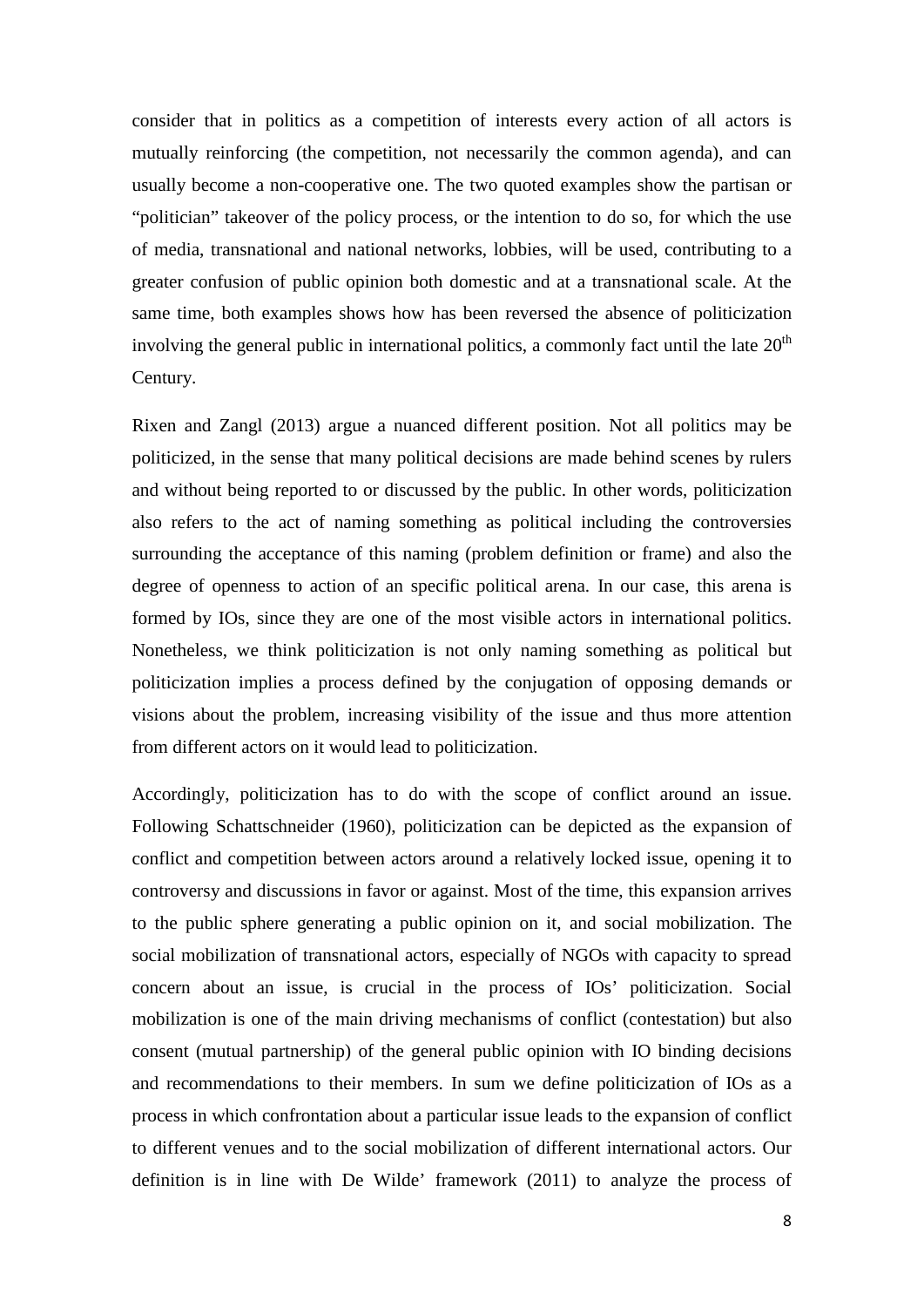European Union integration' politicization in relation to visibility, confrontation and social mobilization, though he lets aside the institutional setting and the distribution of power where the conflict happens (the venue).

From here we stand that politicization as a process in the international arena is driven by different variables, some of them frame the process and some other prompt it. These variables are similar to those that characterize politicization at national level but with important particularities that we cannot give for granted: First of all, at macro level there is the institutional structure of the WPS, as a set of different formal and informal rules that establish a diversity of patterns of order and disorder. Second, the patterns of interaction with civil society organizations, that we understand as an indicator of politicization and as policy actor embedded in the struggle for power. Third the issue at stake, following the agenda setting approach we understand that not all issues are politicized and not all issues catch the same amount of attention by IOs and other international actors, thus the attributes of the issue and the visibility of the issue affects also the degree of politicization. The following figure resumes this idea of the IOs politicization process.

*The process of IOs' politicization.* 



Source: authors' own elaboration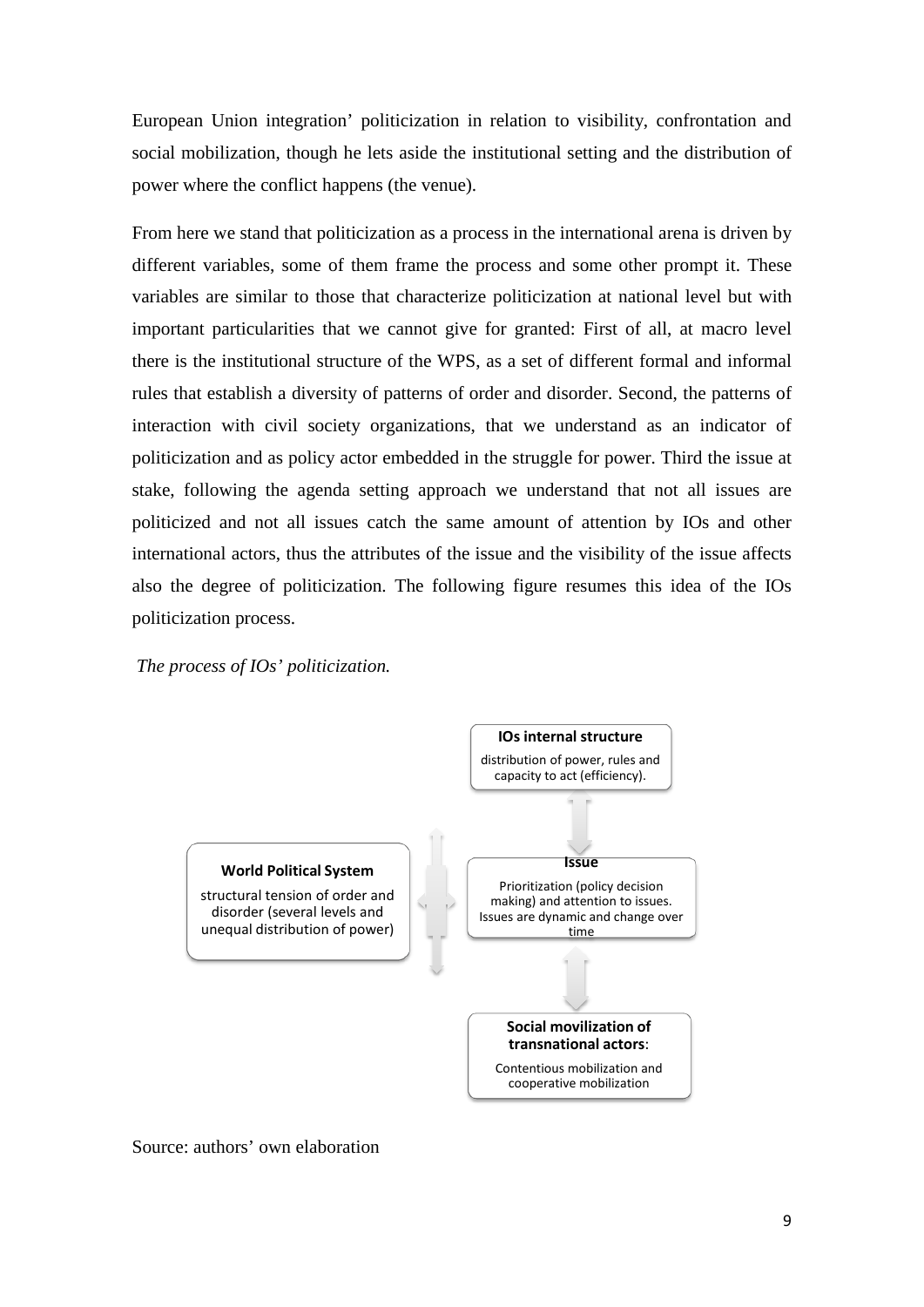### *2.1 Order and disorder in the WPS: implications for IOs politicization*

At macro level, there is a structural tension in the international system that frames the politicization of IOs, which can be explained using the notion of order and disorder (Vilanova, 2006). This structural tension is due to its nature as a divided power system and can be described by three dimensions or parameters. The first is the horizontal dimension of the international system, which refers to the principle of sovereign equality among States, the principle of non-interference in their domestic issues between the parties, which are formalized in IOs and the principles of public international law as well as in the UN Charter. The second is the vertical dimension, which raises the issue of power hierarchy among actors (meaning a "de facto hierarchy"). The bipolar world (and its aftermath) and the use of force exemplify this dimension of "hierarchy of power" in the practice of the international system, in spite of its horizontal/normative dimension. Interestingly enough, even at the UN, the relationship between the General "horizontal" Assembly and the Security "vertical" Council (with the veto of the five permanent members) prove the difficult coexistence of these two parameters. The third is more complex to describe because it comprises the horizontal and the vertical dimension. Two apparently contradictory trends happen simultaneously: 1) the state as main actor would no longer have the importance it had in previous international systems (for example, before 1939), it competes with other actors, with IOs and many other heterogeneous actors; 2) At the same time, the state is the essential subject of IOs; it is the main actor with the legitimate capacity to promote (even if many times it does the opposite) the development of international law; it can be the main driver of the most effective international regimes, from arms control to the EU integration process, with all its ups and downs (Hass, 1970; Laird, 1988).

Also, the state is the indispensable protagonist of successful negotiations, should it be in bilateral or multilateral levels, as well as within IOs. In other words, it is at the core of all international debates. And most conflict management processes, when they enter in negotiation, must inevitably go through a formalization of the resolution that only states, and IOs under state control, can assume and guarantee. In this regard, the state remains a central, inevitable and indispensable actor in the international system. In conclusion, therefore, the state must adapt itself to an increasing difficulty, derived from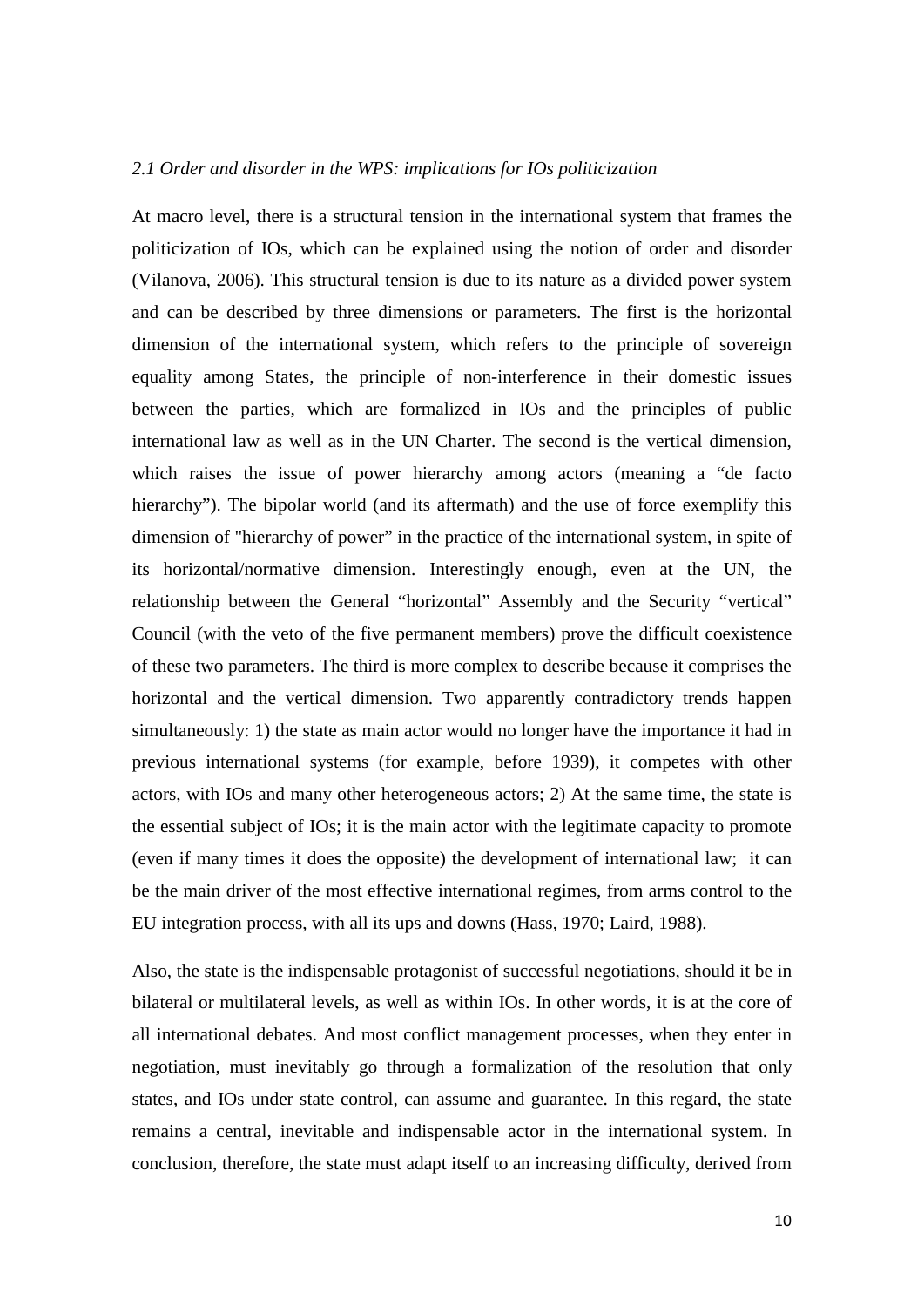the fragmentation of its environment: the international system "in transition", and not yet showing any trends of "stabilization" of the alleged "post-bipolar system"

The exploration of several questions can be useful to advance in times of overcoming our theoretical uncertainty. First, the further analysis of the systemic crisis of the WPS that is in a process of forming a global political system. Second, this leads to the idea of global transition, applying a global scale the theoretical concept of transition well rooted in political science (when it has to do with government changes). The main contradiction lies in the fact that the study of transitions in the classical sense focuses on the changes visible at the level of state institutions, forms of government, constitutional rules, multiparty system, basic rights, in short, the rule of law and its mechanisms. And that does not exist at a global scale; therefore, the question is what kind of transition for what kind of global system?<sup>[3](#page-10-0)</sup>

Another important question is does the WPS working in a way so that all actors (who act within it) have the ability to act globally in all issues that get attention or get into the agenda? The answer is no, some of them do partly, others have more fragmented action spaces, and they do not tend to decrease the degree of incompatibility among many of them. Furthermore, the number of actors in the system has tended to increase, and therefore their interactions as well, but not regulated set of interactions. Interdependence governs the WPS.

On the other hand, when talking about order, special mention deserves the notion of international regime which, in our case, has nothing to do with the traditional concept of "political regime" applied to the theory of the state, comparative governments or constitutional law or the political right, and yet, directly affects the State actor on the international arena. As Barbé (1989) points out, "the international regime is a theoretical construct that seeks to explain not the situations of anarchy and classic

<span id="page-10-0"></span><sup>&</sup>lt;sup>3</sup> In line with this argument, we think it's time to close the thesis of the "unipolar" world", its refutation has been clearly established by facts and the real world as it works. Why the world is not unipolar at all? In different issues or parameters: military, economic, cultural, religious, demographic, cultural, for example, one can quite accurately measure the degree of superiority or power or leadership of this or that state actor, as the United States or China, but there is none which can pretend to be the comprehensive superpower in all of the parameters. The Iraq or Afghanistan wars and its aftermaths illustrate perfectly the lack of correlation between a clear military superiority in quantitative terms, and ensuring that this power guarantees compliance with the political or economic agenda set for the post-war stage of the conflict.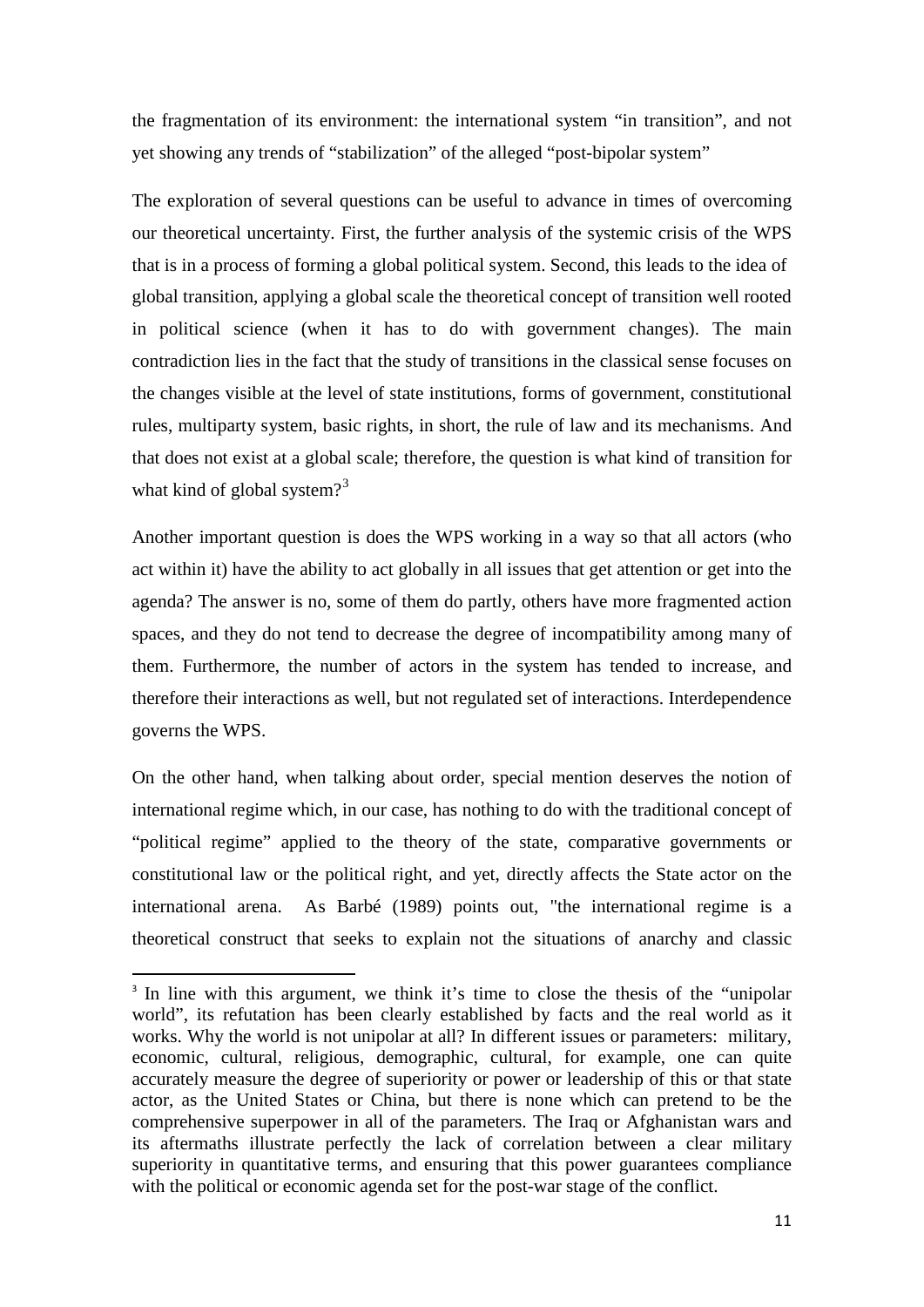conflict of international politics, but the order emergency situations that occur in a given field of international activity (issue area). " Therefore, the international regime could be a set of principles, formal norms and rules, and decision-making procedures around which expectations converge in that given field of activity. In other words, an international regime occurs when a certain sustained process is consolidated around a particular issue or set of issues around a single policy, with the convergence of interests of a group of actors, and a set of transactions going on. This would be the case to a certain point of the different international summits during the last decades around issues like environment, development, human rights and international trade, from Río de Janeiro in 1993 and the Rio Declaration on Environment and Development to WTO Ministerial Conference of 2001. Another historic example would be the issue of nuclear proliferation. Brzoska (1992) applies the concept of international regime to this topic during the Cold War and how main actors managed to control this phenomenon. More broadly, this notion can be applied to the entire process of Arms Control of nuclear weapons<sup>[4](#page-11-0)</sup>.

Stephen Krasner's (1983) influential definition seeks a middle ground between "order" and explicit commitments; it stresses the normative dimension of international politics. Krasner defines a regime as "implicit or explicit principles, norms, rules and decisionmaking procedures around which actors' expectations converge in a given area of international relations." Despite the care with which this complex hierarchy of components is defined, "principles" (which include not only beliefs of fact and causation, but also of "rectitude") shade off into norms, "standards of behavior defined in terms of rights and obligations." Norms, in turn, are difficult to distinguish from "specific prescriptions or proscriptions for action." This means that those issues under the umbrella of an international regime enjoy from a previous consensus about their

<span id="page-11-0"></span><sup>&</sup>lt;sup>4</sup> Indeed, through the bipolar diplomacy among US and the USSR, the process of negotiation on nuclear weapons over many years has built a dynamic of nuclear conflict prevention. From 1972 to 1979, with the SALT I Treaty this has had a significant result (McLean, 1986). It cannot be ignored as control mechanism of risk even in moments of maximum tension in the cold war at its peak. In 1979 the SALT II (Strategic Arms Limitation Talks II) Treaty between Carter and Brezhnev was agreed, but the tensions arising from the issue of so-called "Euro-missiles", and by the aftermath of the invasion of Afghanistan in 1979, the US Senate refused to ratify the treaty. So from a legal point of view, it never came into force. And yet, both parties adhered to its "spirit" until in 1987 the changed situation, Gorbachev hand, it became obsolete and was later transformed into the START (I and II) accords.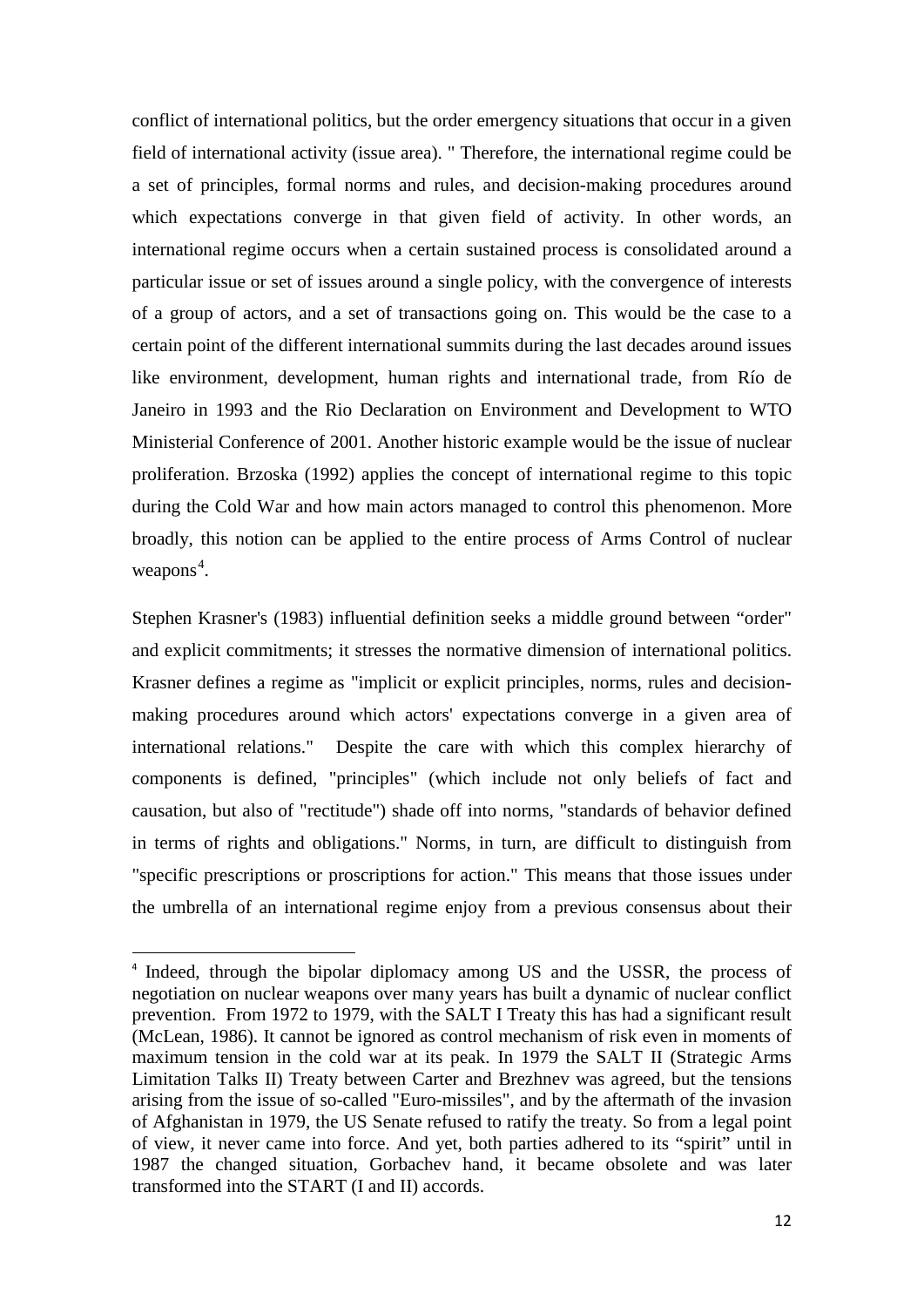relevance between stakeholders that could affect the degree of politicization in the international arena. We think the existence of an international regime facilitates the politicization of certain IOs in the sense there is already a consensus on the prioritization of certain issues over other.

Much of the existent IOs in the international arena respond in part to this dynamic in the WPS, being an expression to diminish chaos and disorder and at the same time, IOs are constrain by this structural tension of order and disorder. We think this macro variable is crucial to understand the scenario were IOs politicization takes place but also it is a variable that frame the whole process driving the result.

At meso-level, it is also important to take into account IOs' own institutional setting. There are important differences among them in the settings of policy decision making; interaction with external stakeholders; or in their efficiency to achieve their goals and compel the state members to fulfill collective decisions. In other words, it can be a difference in terms of policy efficiency between IOs with capacity to take binding decisions and those that have narrow capacity of action, depending on rhetoric statements of intentions. Here we have examples of IOs such as the Union for the Mediterranean that historically has demonstrated low capacity to achieve agreements and then to take policy decisions, also there other examples of IOs that have transform over time from being low profile organizations to high and increasingly efficient such as the Association of Southeast Asian Nations (ASEAN). Efficiency is also related to IO's authority and legitimacy, as well as with formal and functional recognition of this authority by external stakeholders. To understand IOs efficiency and its implication for politicization it is useful take into account the contribution of Zürn on IOs' authority. Those that fulfill their policy functions as rule definition (regulation mandate); monitoring of national governments decisions; interpretation and enforcement are also perceived as more efficient (and with more authority) than other IOs with few capacity of decision; we stand that this efficiency criteria would lead to more politicization, towards more contestation but also likely towards more cooperation in implementing policy programs.

## *2.2 Social mobilization and confrontation*

Politicization is not activated if there is not a confrontation, or different defending positions, about a particular issue, leading to the expansion of conflict to different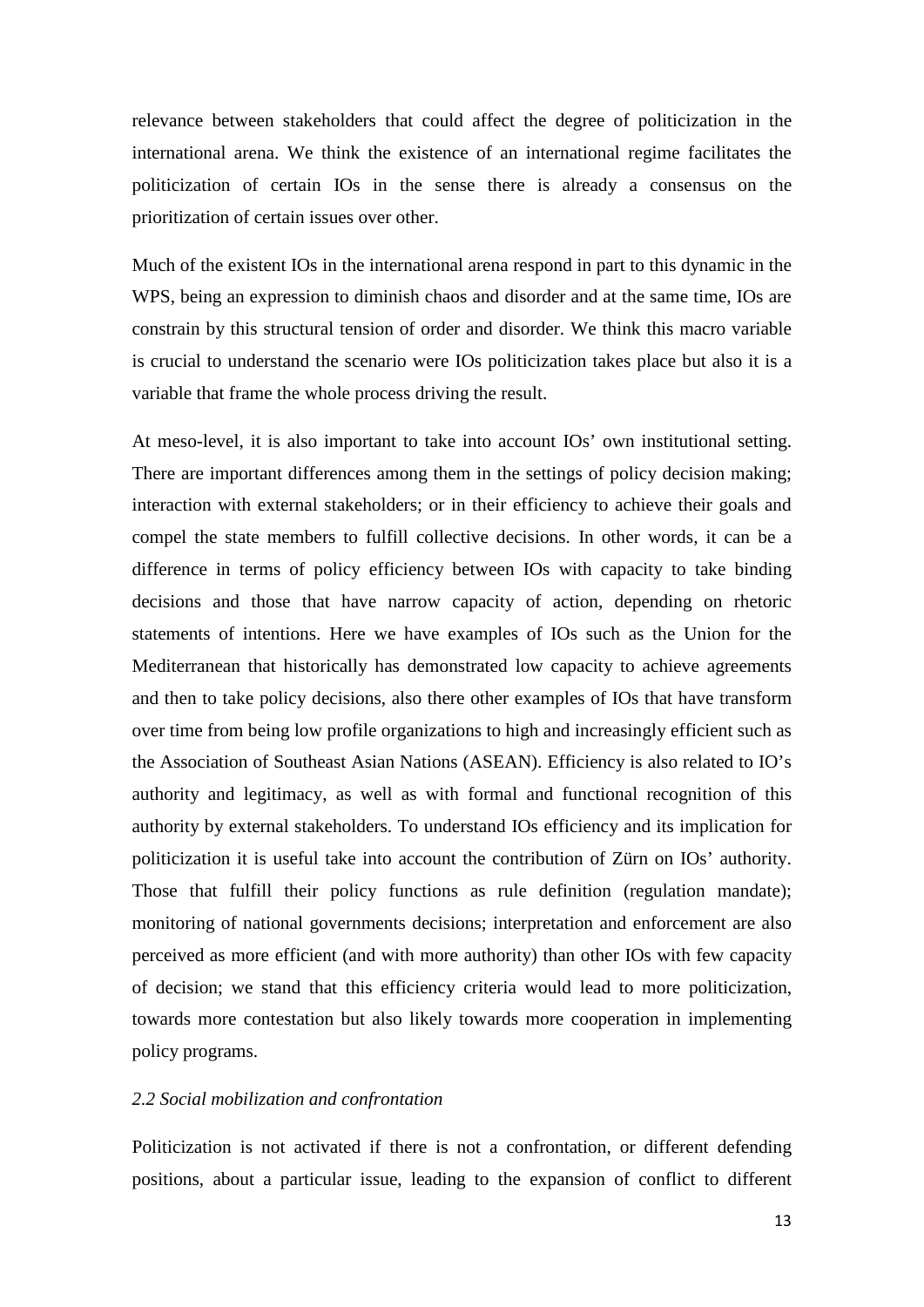venues. IOs' has being always politicized by their own states member but what is different now from the  $19<sup>th</sup>$  century is that this politicization has spread to the "international public sphere", if we can call this way to the growing citizens mobilization in public squares and world summits and conferences against IOs policy decisions. In this trend, transnational actors, more specifically NGOs, are seen as the responsible for changing the way the game is played in world politics (Anderson, 2000; Kaldor, 2008). They reshape the terms of international debate over several issues, redefining them or shedding light into an issue to gain international attention.

Their substantial irruption in the international sphere has realigned alliances and coalitions of powerful players, forming TANs. Their interaction with international authorities, looking to change policy outcomes at international and national level, has restructured the struggle for power, since they pressure to set the agenda and also to visualize issues by giving them moral and emotional force (Keck and Sikkink, 1998; Joachim, 2007). They politicize the international debate opposing to existing views of IOs policy decisions by providing relevant information about a particular issue. In other words, they use expertise and symbolic politics to reframe the issue and leverage politics to gain important allies. Finally, they monitor the actions of international authorities to make them responsible for their actions, which mean also confrontation between different positions. They use accountability politics to signal who is responsible and who must solve the problem (Kriesi et al, 1995; Keck and Sikkink, 1998; Tarrow, 2005). This mobilization respond to new characteristics of citizens with a global consciousness, concentrated in western democracies and expanding beyond, that constitutes an emergent global public opinion and that adopts the axiom think global act locally. One of the main roots of this trend is the environmental social mobilization and also several social movements of the global social justice movement, for example the international mobilization supporting the Zapatistas action against the Mexican government in 1994, when officially the implementation of North-America Free Trade Agreement (NAFTA) started.

The increasing number of NGOs seems to provide the vertebral column of the political mobilization of individuals on a transnational and global scale (Tarrow, 2005; Risse-Kappen 1995). In other words, "whether politicization occurs or not depends crucially on the existence of civil society structures that motivate and enable individuals to organize themselves and make their interests heard" (Rixen and Zangl, 2012: 367).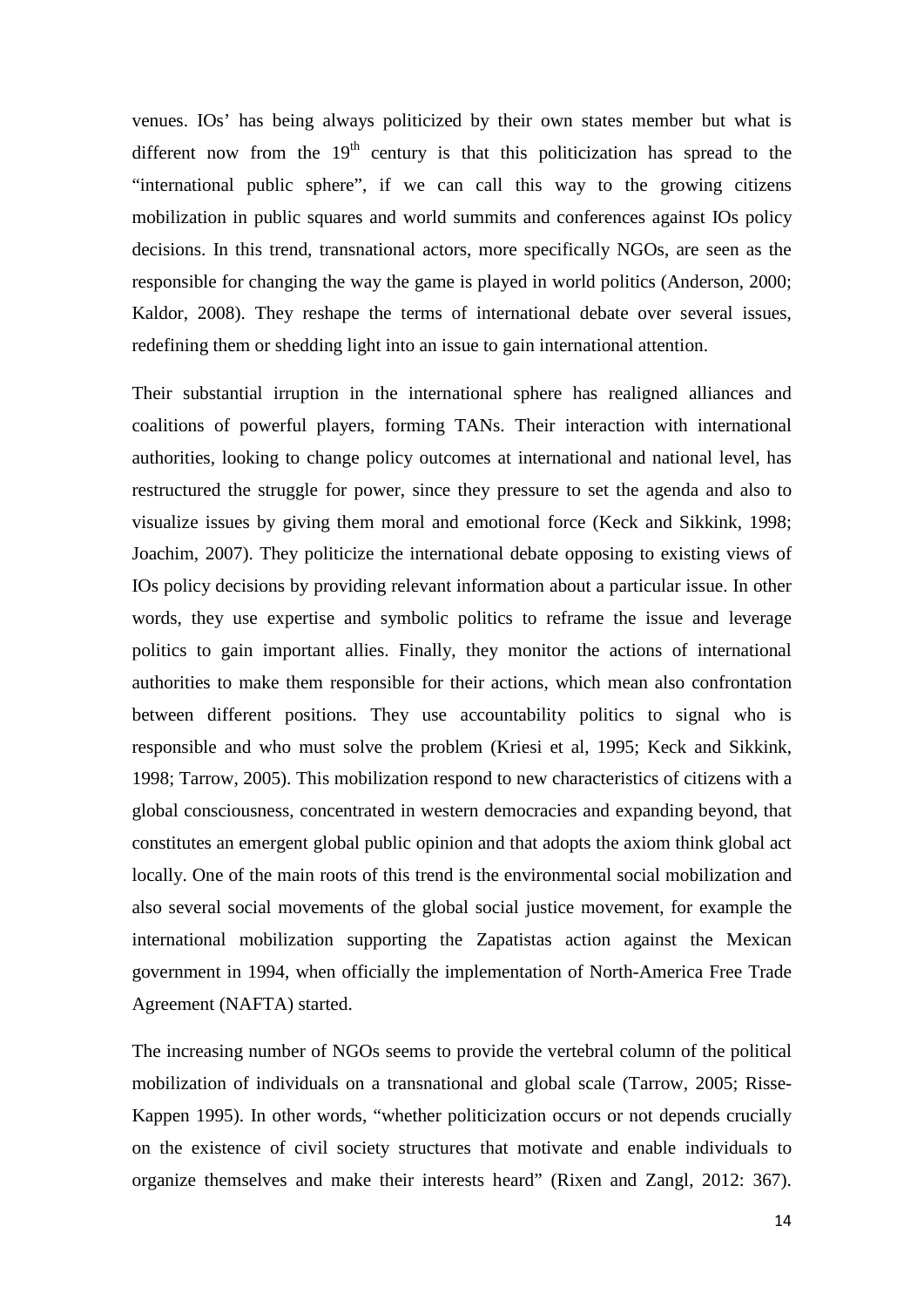These structures endow civil society and other type of transnational actors to interact with international authorities, giving them the pace to pressure to set the agenda, framing issues, or implementing policy programs. Transnational actor's mobilization has questioning the central relevance of the state in international politics and the intergovernmental institutions that defend or represent national interests.

Actually, one of the reasons of the recent attention to IOs' politicization is the increasing pattern of interaction with transnational actors (ie private business or interest groups representing economic interests as well as NGOs representing other societal interests). One major example would be Greenpeace, a well know global NGO whose actions are self-explanatory, both in terms of global impact and transnational organization or Oxfam International in the field of international development.

In this line, the analysis of Tallberg et al (2013) systematically details the patterns of access of these transnational actors to IOs, and the variables that explain this access. But politicization goes beyond formal access to IO and it is also related at least to two patterns of interaction among international authorities and transnational actors: 1) a pattern of contentious politics manifested throughout outsiders' strategies, such as protest or boycotts; and 2) a pattern of mutual interest and partnership, which can be also depicted as an exchange relationship. This pattern can lead, at certain point, to politicization because it also drives attention to the issue. Contradictory, this pattern of interaction can lead to stable and institutionalized interaction reducing the degree of conflict or to the consolidation of iron triangles that reduce the possibility of considering certain issues or integrating new participants. The interaction can be also bidirectional, with episodes of conflict and cooperation through time.

#### *2.3 The issue at stake: attention and visibility*

Politicization happens when confrontation about an issue expands across venues involving different policy actors. This process involves the attention and visibility that an issue gets. Not all issues raise the same amount of attention of policy makers and not all issues are politicized as stated before. Thus politicization is related to attention dynamics over certain issues and with agenda setting, or which issues are prioritized or are considered to devote serious consideration in policy venues such as IOs. Attention to an issue varies depending on their scope and their attributes.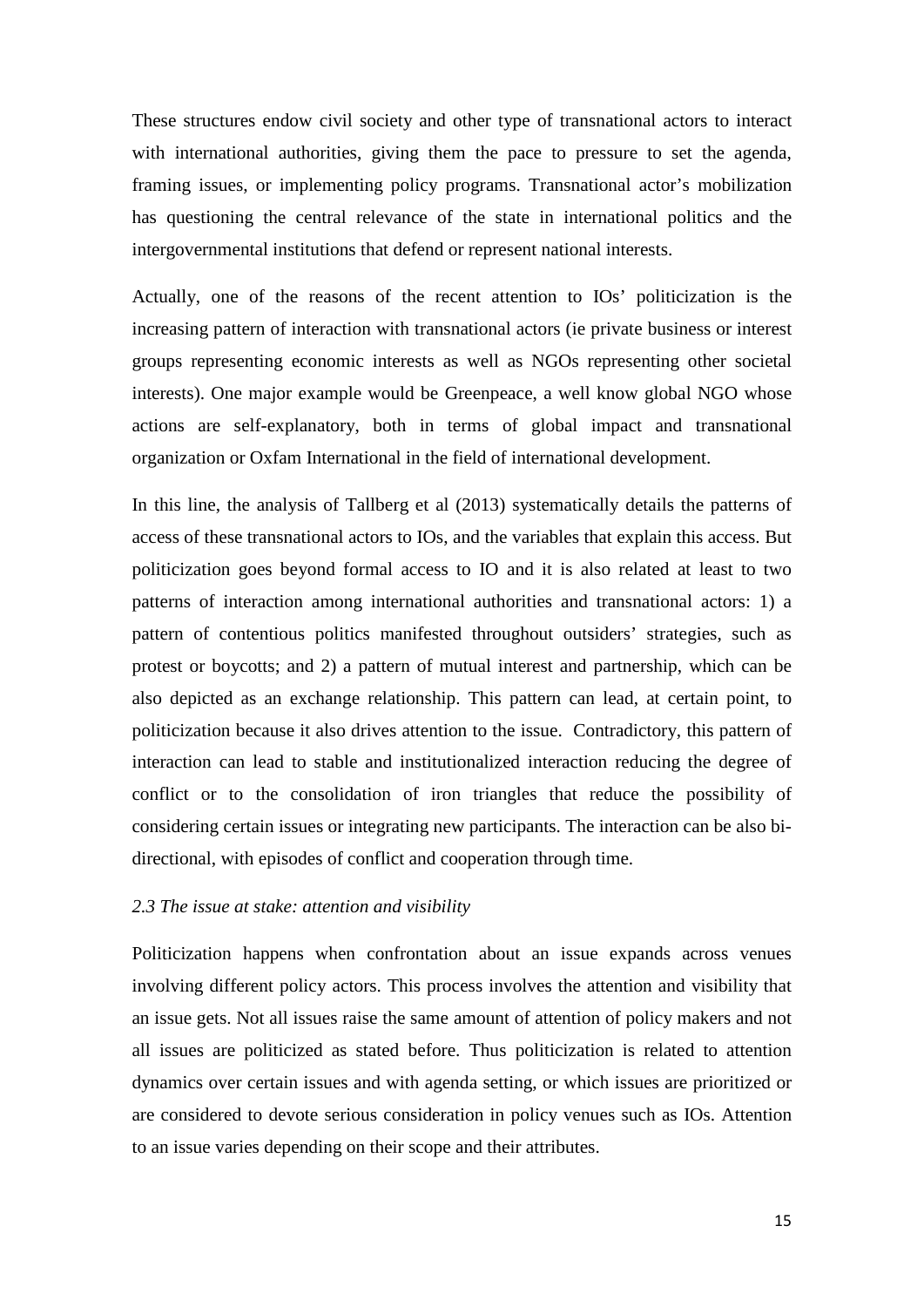In general, issues are multidimensional and complex subjects. Perception of issue importance, abstractness and urgency varies within organizations. New information about and issue or emphasis in a new dimension may define the issue in different ways, making it appear more or less appropriate for agenda inclusion. In other words, the issues addresses by IOs are dynamic; we can expect that the meaning and interpretation of the issue may change through time.

In the international arena certain issues such as development, peace, human rights and environment enjoy favorable conditions to get into the agenda, since they are the kind of issues that generate consensus about their political importance, as we said before we can consider that there is an international regime on those issues that facilitates its politicization. A quite known example is the Ottawa and the Anti-Personnel Mine Ban Convention, which started as a process in 1991 when six NGOs launched a campaign to ban landmines and begun organizing the so-called ICBL (The International Campaign to Ban Landmines). This process turned quickly into a "regime" and ended up in total success by 1999 when the Mine Ban Treaty becomes binding international law on 1 March 1999. The visibility of the issue results from the characteristics of the issue itself but also from the attention paid by different policy actors and its discussions in different policy venues.

Likewise, few voices arise against protection of human rights or against peace but still we can find differences in the attention devoted to these issues at the international arena and within particular IO. By the same token, we can find variations in the way those issues are politicized by IOs and transnational actors. For example, Carpenter has demonstrated that child born from sexual violence in conflicts don not get the same amount of attention within transnational advocacy networks' agendas than other issues such as orphans child or soldier child (Carpenter, 2007). From this theoretical perspective, an expectation would be that IO's politicization is conditioned by IO's agenda capacity as well as by TANs' agenda capacity. From the agenda setting perspective we know that attention is scarce and that the policy process and institutional structure are important variables to understand why some issues are prioritized and others do not (Baumgartner and Jones, 1993; Kingdon, 1995; Jones et al 2005; Wilkerson and Green Pedersen, 2006). The set of issues to which IOs can pay attention at one point is not open; institutional and cognitive constrictions put limits on what policy makers are able to accomplish.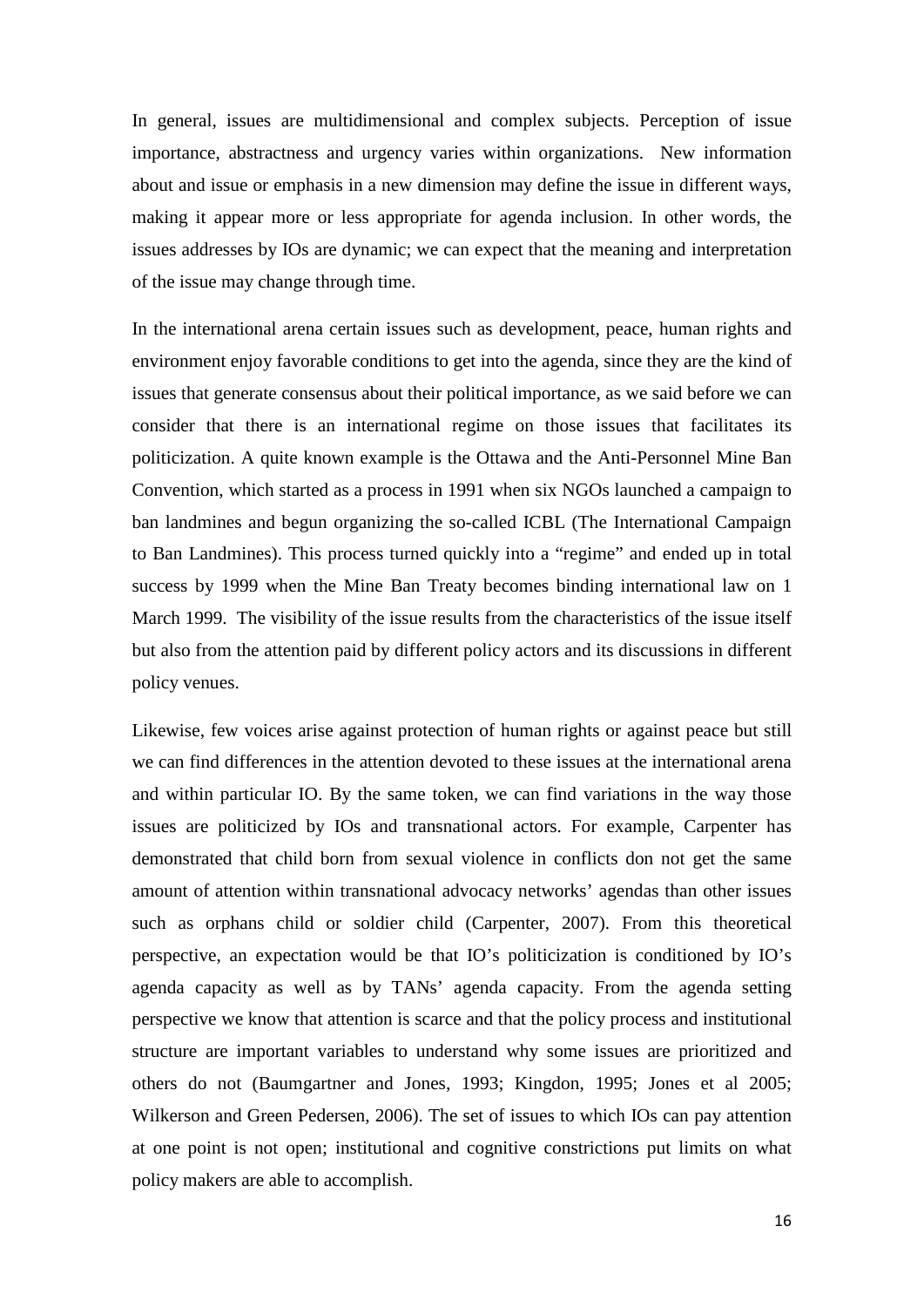A final example of this logic would be the issue of peace and state building. The focus on fragile states -those that are in process of recovering peace after a destructive civil war and lack of strong public institutions to achieve development- arises as part of the broader agenda of development and governance<sup>[5](#page-16-0)</sup>. They are considered to be the farest in achieving the Millennium Development Goals, which is the main framework of international development since two decades ago. Fragile states have being defined this way by the OECD, transnational actors mainly NGOs and it is also adopted by those states joined under this label. According to the OECD "fragile and transitional situations comprise a broad spectrum of contexts –from one-party state of North Corea to war-torn Syria and relatively stable Bosnia and Herzegovina. Close to half -23 of 51- are middleincome states and economies, and many of them are rich in natural resources" (OECD, 2014: 15).

The issue gets visibility and become politicized when different policy actors oppose different views on the general debate about human security and development. Human security is one of those topics that nobody wants to show disagreement about their priority or their relevance, since it influence directly human surviving and human life conditions in general. Accordingly to Human Security Report Project "it is a relatively new concept, now widely used to describe the complex of interrelated threat associated with civil war genocide and the displacement of populations" (HSR, 2013). But still there is confrontation between NGOs, IOs, specially OECD, and the states concerned about how to solve the problem of peace and state building as one of the pillars of human security worldwide.

<span id="page-16-0"></span><sup>&</sup>lt;sup>5</sup> The OECD has being one the main promoters of the international development agenda, being their members the main donors in the development aid system. The broad issue of development is one of the so-called global issue easily identified, an important amount of issues that have been politicized in the last decades in the international arena are related to this macro-issue (sustainable development, human rights, governance, corruption, poverty; immigration, war, etc.).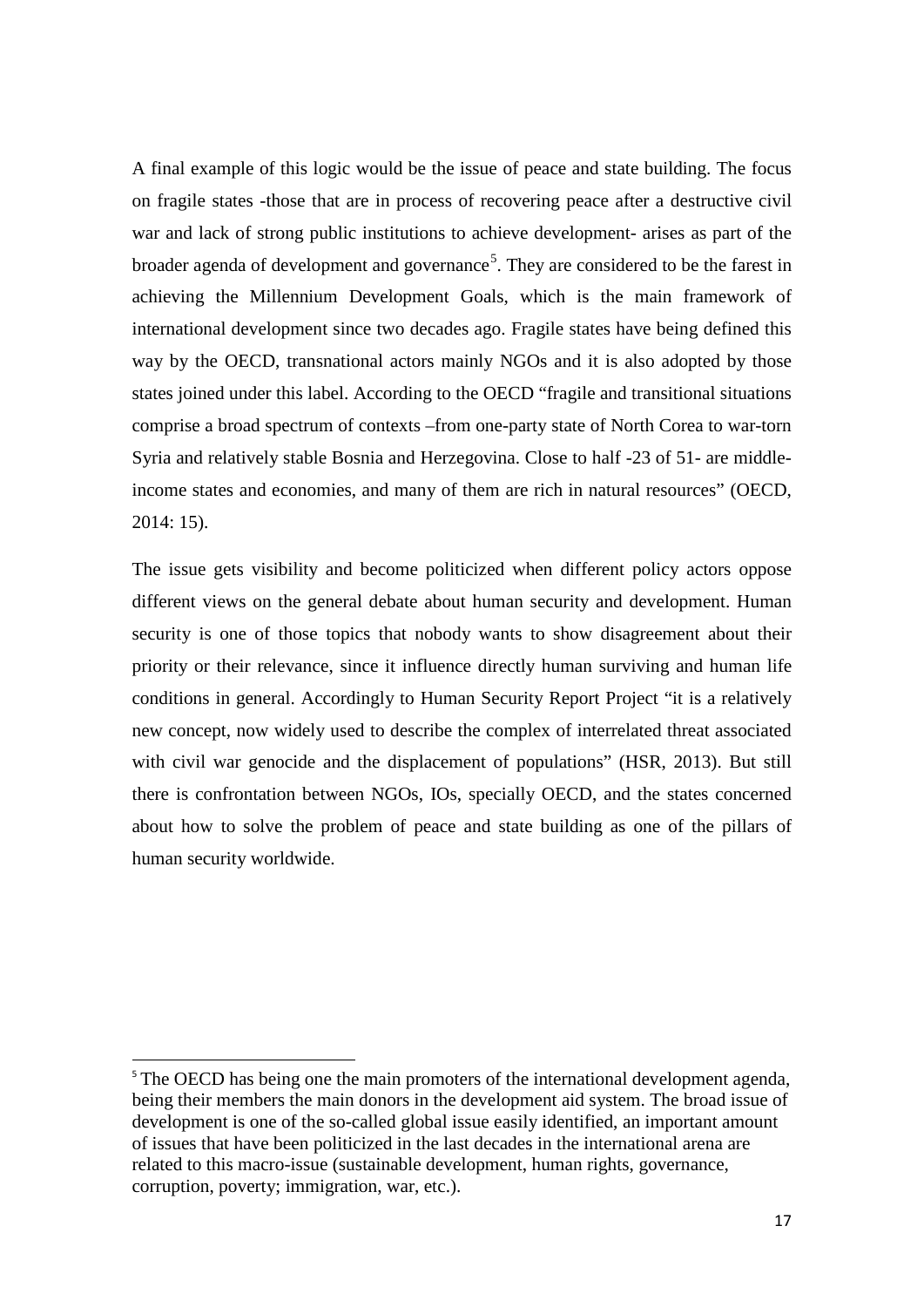### **Concluding remarks**

We know from previous research that there is an increasing politicization of the international institutions, specifically of IOs. States are still the main protagonist of the WPS but interdependence limits their capacity to solve vulnerabilities raised by the process of globalization. Also we know that IOs politicization is related to legitimation and recognition of authority, as well as increasing delegation from states to IOs of competences to supervise and manage transnational affairs. At the same time NGOs and other transnational actors also recognize them the authority and the responsibility over an increasing amount of policy issues. At the same time, we consider the notion of process as a key theoretical concept to operate with the issues involved in this Paper. Process meaning the dynamic/functional way in which the interaction among actors produces a certain type of outputs, as well as indicators to measure the efficiency of it related to the initial agenda setting.

Therefore in this paper we depict IOs politicization as a process where it is important to take into account the variables intervening: 1) the structural tension in the WPS that constrained by the parameters of order and disorder, related to the structural distribution of power worldwide. Also, here it is important to analyze the specific position and the institutional setting of each IO. 2) The patterns of interaction with transnational actors that lead to the expansion of the conflict or/and cooperation. This patterns can lead to long term establish and institutionalized relationship between stake holders, diminishing the degree of conflict and leading to the politics of mutual partnership and cooperation. 3) The issue at stake, as well as changes in the nature of a particular issue, is also an important variable of IOs politicization.

This leads us to another consideration, which is the issue of efficiency. It is crucial to this kind of processes of interaction among actors to have the capacity of measuring the output, meaning what is the result of the dynamics. Of course, this has to do with an approach based on a systemic perspective, in which the institutional and legal nature of actors (namely OIs, states and even NGOs) is not enough to understand the mechanics of the process. For instance, any comparative analysis of IOs shows, as one the key elements, the different level of efficiency they have. Efficiency could be defined as the capacity of an actor –in this kind of processes—to match the goals of its agenda (as well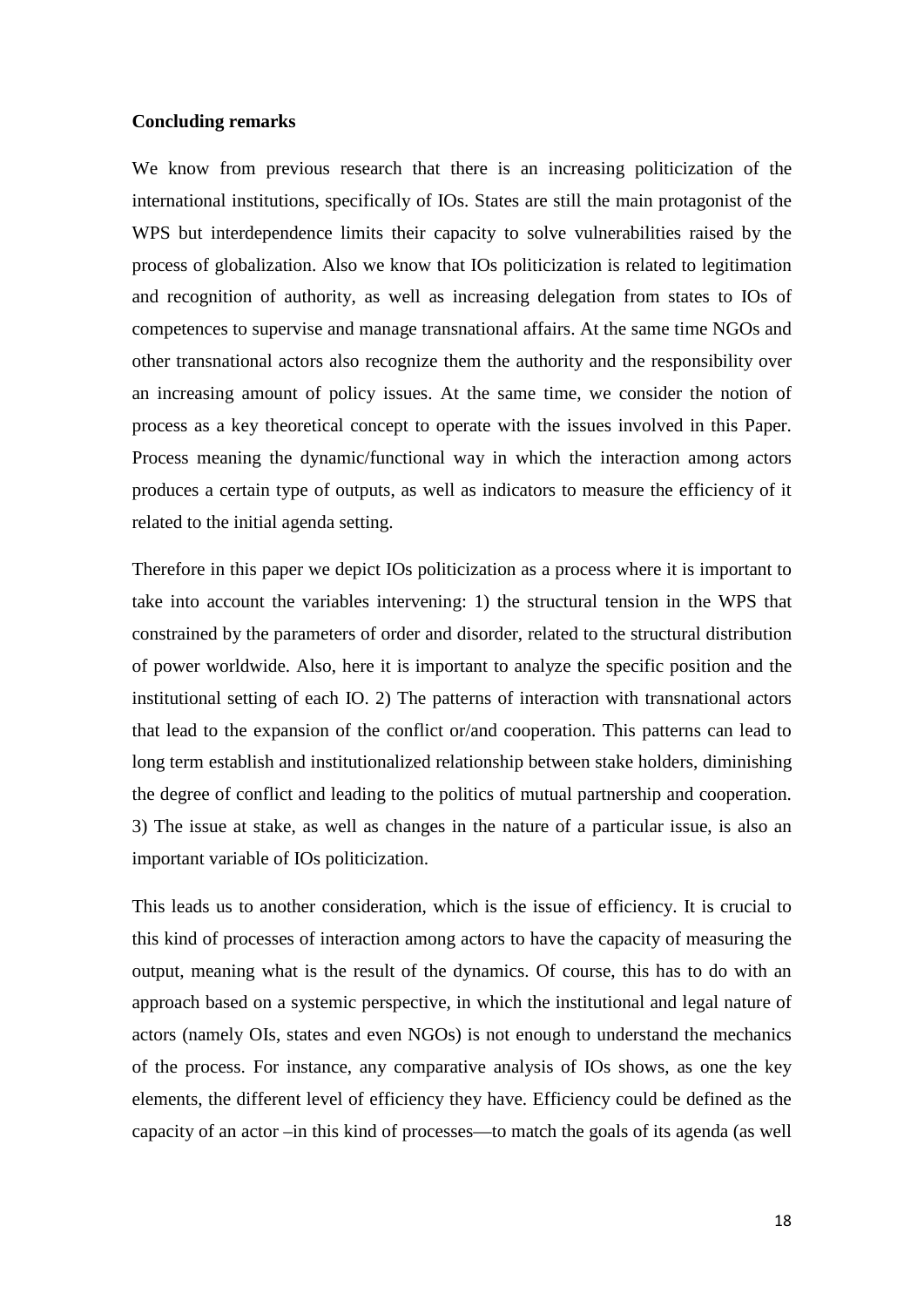as the common agenda) with the results of the process in every given moment of the process.

As we explore in the paper, the concept of international regime is indispensable for further development of any research in this field. We quote in the text, although as limited samples, several cases of international regimes and their evolution, should they end up as international regimes or pursue their evolution as self-sustained regimes. Therefore one last conclusion would be that future research must to be done to explain better how the conceptualization of IOs' politicization can be operationalized and apply to different cases in order to draw potential findings.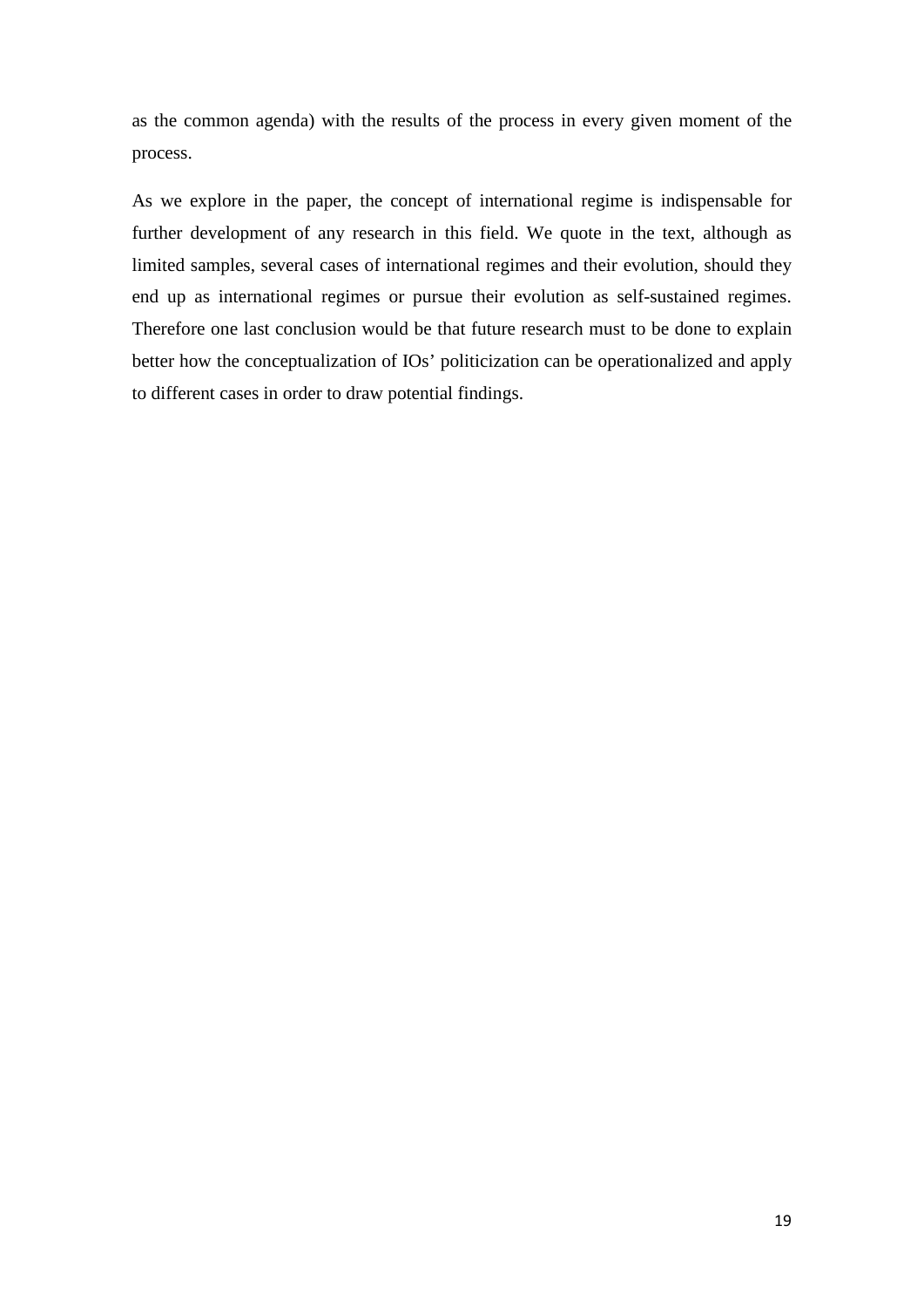# REFERENCES

Alexander, Scott (2014): "Five cases of politicization" in Slate Star *Codex*, <http://slatestarcodex.com/2014/10/16/five-case-studies-on-politicization/>. 15th, February, 2015.

Anderson, Kenneth (2000). "The Ottawa Convention. Banning Landmines, the Role of International Non-governmental Organizations and the Idea of International Civil Society", *European Journal of International Law,* 11(1): 91-120.

Anheier, Helmut and Nuno Themudo (2002): "Organisational forms of global society: implications of going global", in Anheier and Mary Kaldor (eds), *Global Civil Society*  2004-2005. Madrid: Icaria, Sage Publications.

Baumgartner, Frank y Bryan D. Jones (1993): *Agendas and Instability in American Politics*. Chicago: The University of Chicago Press.

Baldwin, (1980): Interdependence and Power: a conceptual analysis, in *International Organization*, 34(4): 471-506

Barbé, Esther (1989): "Cooperación y conflicto en las relaciones internacionales: la teoría del régimen internacional", *Afers Internacionals*, n.º 17.

Beck, U. (1997): *¿Qué es la globalización? Falacias del globalismo, respuestas a la globalización*. Barcelona: Paidós.

Boli, John and George Thomas (1997): "World Culture in the World Polity: A Century of International Non-Governmental Organization", American Sociological Review, 62(2): 171-190.

Brzoska M. (1992): "Is the non-proliferation system a regime? A comment on Trevor McMorris Tate", *Journal of Peace Research*, 29(2).

Carpenter, Charli (2007): "Setting the Advocacy Agenda: Theorizing Issue Emergence and Nonemergence in Transnational Advocacy Networks", International Studies Quarterly 51 (1): 99–120.

De Wilde, Pieter (2011): "No Polity for Old Politics? A Framework for Analyzing the Politicization of European Integration", Journal of European Integration, 33:5, 559-575.

Dür, Andreas and Dirk De Bièvre (2007): Inclusion without Influence? NGOs in European Trade Policy, Journal *of Public Policy*, 2007: 27(1): 79-101

Ecker-Ehrhardt, Matthias (2012): "Cosmopolitan Politicization: how Perceptions of Interdependence Foster Citizens Expectations in International Institutions", *European Journal of International Relations*, doi: 10.1177/1354066110391823

Encarnación, Omar G. (2002): "On Bowling leagues and NGOs: a critique of Civil Society's revival". *Studies in Comparative International Development*, pp 116-131.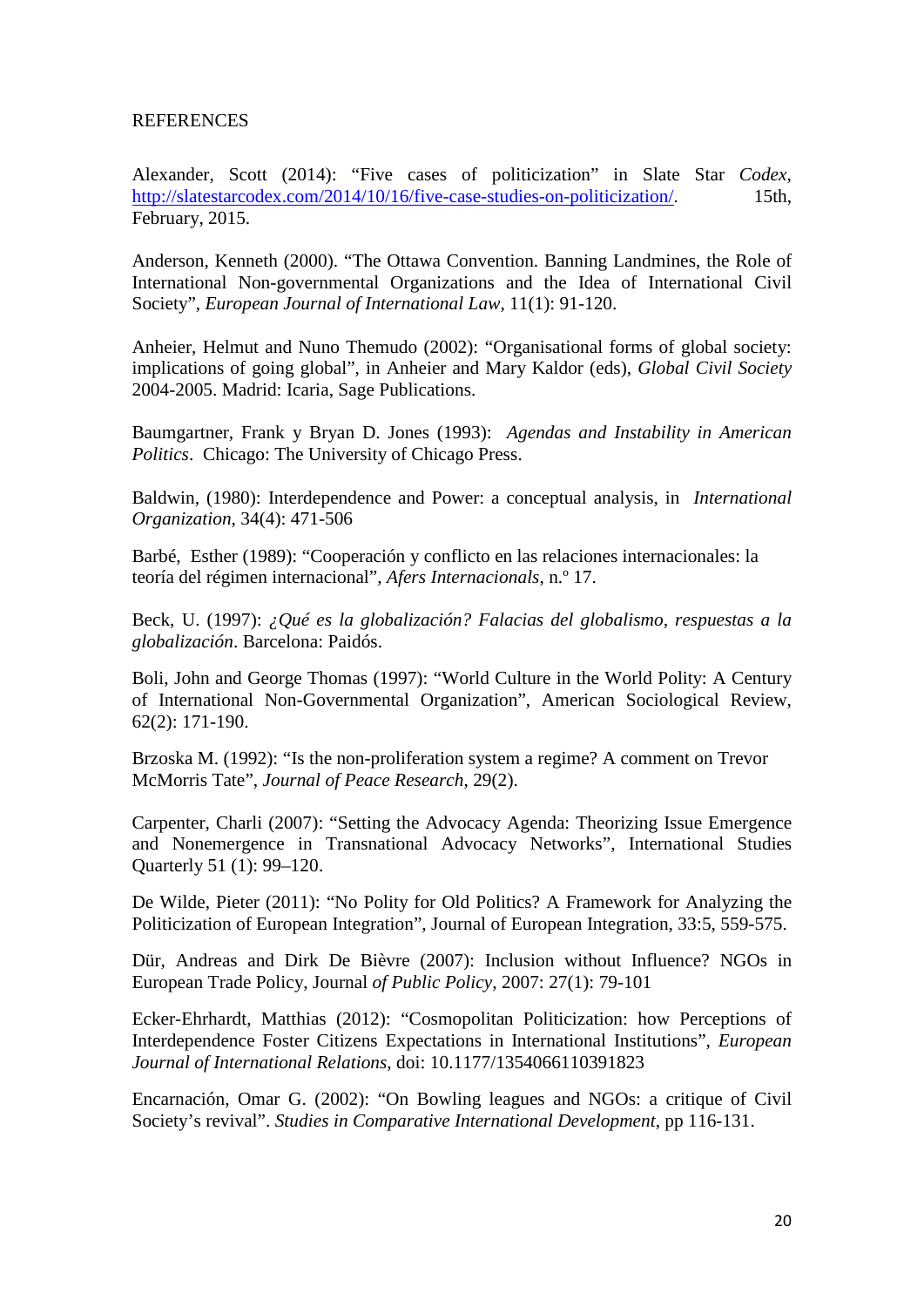Florini, Anne (ed) (2000): *The third force: the rise of transnational civil society*. Washington: Japan Center for International Change y Carnegie Endowment for International Peace

Foley, M y Bob Edwards (1996): "The paradox of civil society". *Journal of democracy*, 7 (3): 38-52.

Green-Pedersen y John Wilkerson (2006): "How Agenda-setting attributes Shape Politics: Problem Attention, Agenda Dynamics and Comparative Health Policy Developments in the U.S. and Denmark. *Journal of European Public Policy*, 13 (7): 1039-1052.

Hanegraaff, Marcel; Jan, Beyers and Caelesta, Braun (2011): "Open the door to more of the same? The development of interest group representation at the WTO", *World Trade Review*, Vol 10(4): 447-472.

Hass, EB (1970): "The Study of Regional Integration: Reflections on the Joy and Anguish of Pretheorizing". *International Organization*, 24 (4): 606-646.

Held, David (1995): *Cosmopolitan Democracy: An Agenda for a New World Order*, Cambridge: Polity Press.

Hooghe, Liesbet and Gary Marks (2009): "A Postfunctional Theory of European Integration: From Permissive Consensus to Constraining Dissensus." *British Journal of Political Science* 39(1): 1‐23.

Human Security Report Project, Human Security Report 2013: The Decline in Global Violence: Evidence, Explanation, and Contestation, (Vancouver: Human Security Press, 2013).

Joachim, Jutta (2007): *Agenda Setting, the UN, and NGOs.* Washington: Georgetown University Press

Jones, Bryan D. y Frank Baumgartner (2005): *The Politics of Attention: How Government Prioritizes Problems*. The University of Chicago Press.

Kaldor, Mary (2002): "The idea of global civil society". *International Affairs*, 79(3): 583-593.

Keane, John (2001): "Global Civil Society?" in Anheier and Kaldor (eds) *Global Civil Society,* Oxford University Press.

Keohane R. and Nye JS. (1997): *Power and Interdependence: World Politics in Transition*. Boston: Little, Brown.

Keck, Margaret E., and Kathryn Sikkink (1998): *Activists beyond Borders: Advocacy Networks in International Politics*. Ithaca: Cornell University Press.

Kingdon, John W. (1995): *Agendas, Alternatives, and Public Policies*. Pearson Education.

Krasner, S (ed). 1983. *International Regimes*. Ithaca, NY: Cornell University Press.

Laird, R. F. (1988): *West European arms control policy*, Institute for defence analyses,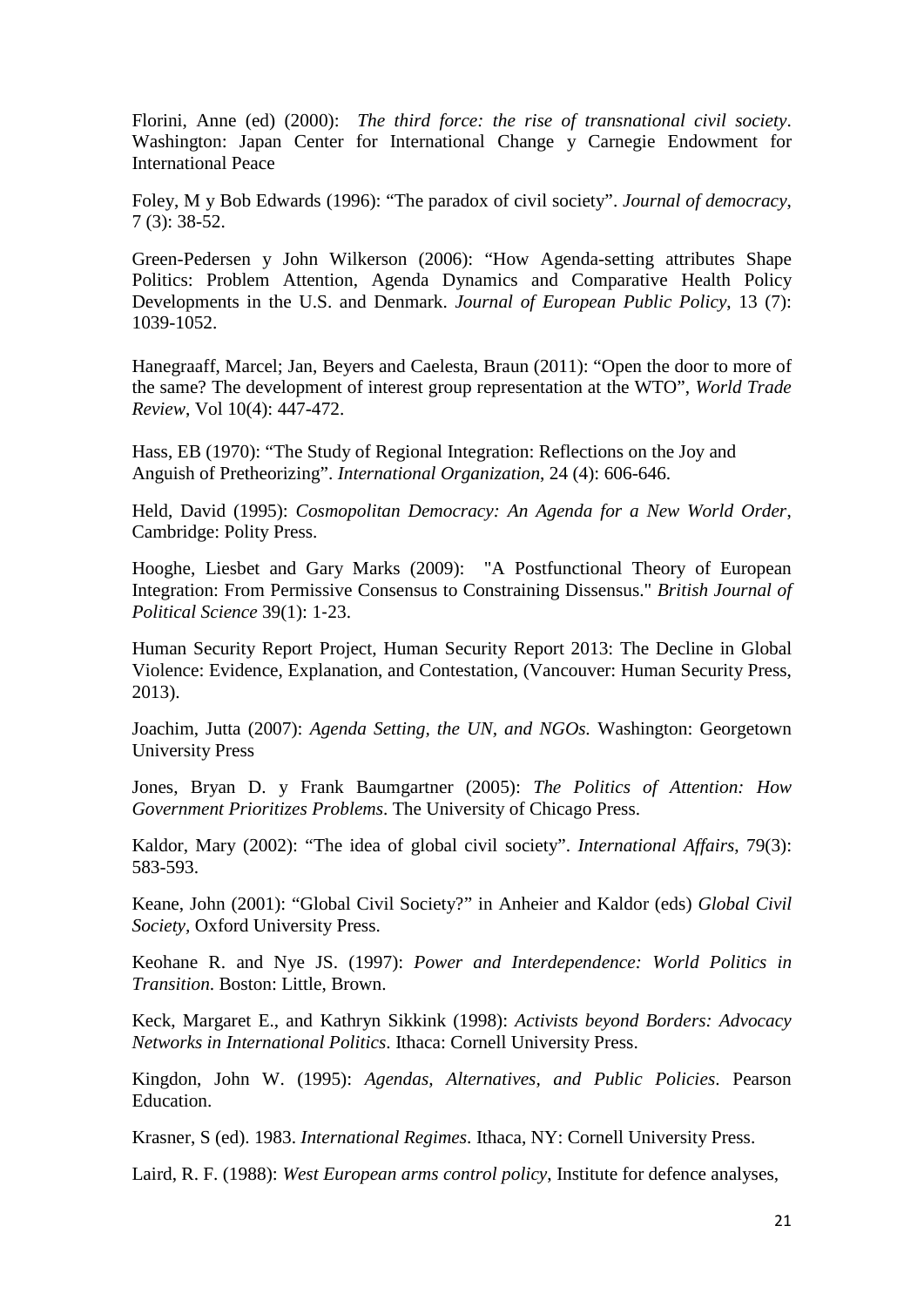Alexandria (Virginia).

McLean, S. (1986): *How nuclear weapons decisions are made*, MacMillan, London.

OECD (2011): "OECD 50<sup>th</sup> Anniversary Vision Statement". París: Organization of Economic Cooperation and Development.

OECD (2014): "*Fragile States: 2014. Domestic revenue mobilization in fragile states"*. París: Organization of Economic Cooperation and Development.

Palonen, Kari (2003): "Four times of politics: policy, polity, politickyng and politicization", *Alternatives* (28): 171-186

Risse-Kappen T, ed. (1995): *Bringing Transnational Relations Back In: Non-State Actors, Domestic Structures, and International Institutions*. Cambridge, UK: Cambridge University. Press.

Rixen, Thomas and Bernhard Zangl (2012): "The Politicization of international economic Institutions in US public Debates." Review of International Organizations, doi: 10.1007/s11558‐012‐9158‐5.

Schattschneider, E. E.(1960): *The Semi-Sovereign People: A Realist's View of Democracy in America*, New. York: Holt, Rinehart and Winston

Tallberg, Jonas, T. Sommerer; Theresa Squatrito and Christer, Jonsson (2013): *The opening up of international organizations*. Cambridge: Cambrigde University Press.

Tarrow, Sidney (2005): *The new transnational activism*. Nueva York: Cambridge University Press.

Vilanova, Pere (2006): Orden y desorden a escala global. Madrid: Ed Sintesis.

Zürn M (2002) From interdependence to globalization. In: Carlsnaes W, Risse T and Simmons BA (eds) Handbook of International Relations. London: Sage, 235–254.

Zürn M (2004): *Global governance under legitimacy pressure*. Government and Opposition 39(2): 260–287.

Zürn, Michael; Binder, Martin and Matthias, Ecker-Ehrhardt (2012): "International Authority and Its Politicization". In: International Theory - A Journal of International Politics, Law and Philosophy, Vol. 4, No. 1, S. 69-106.